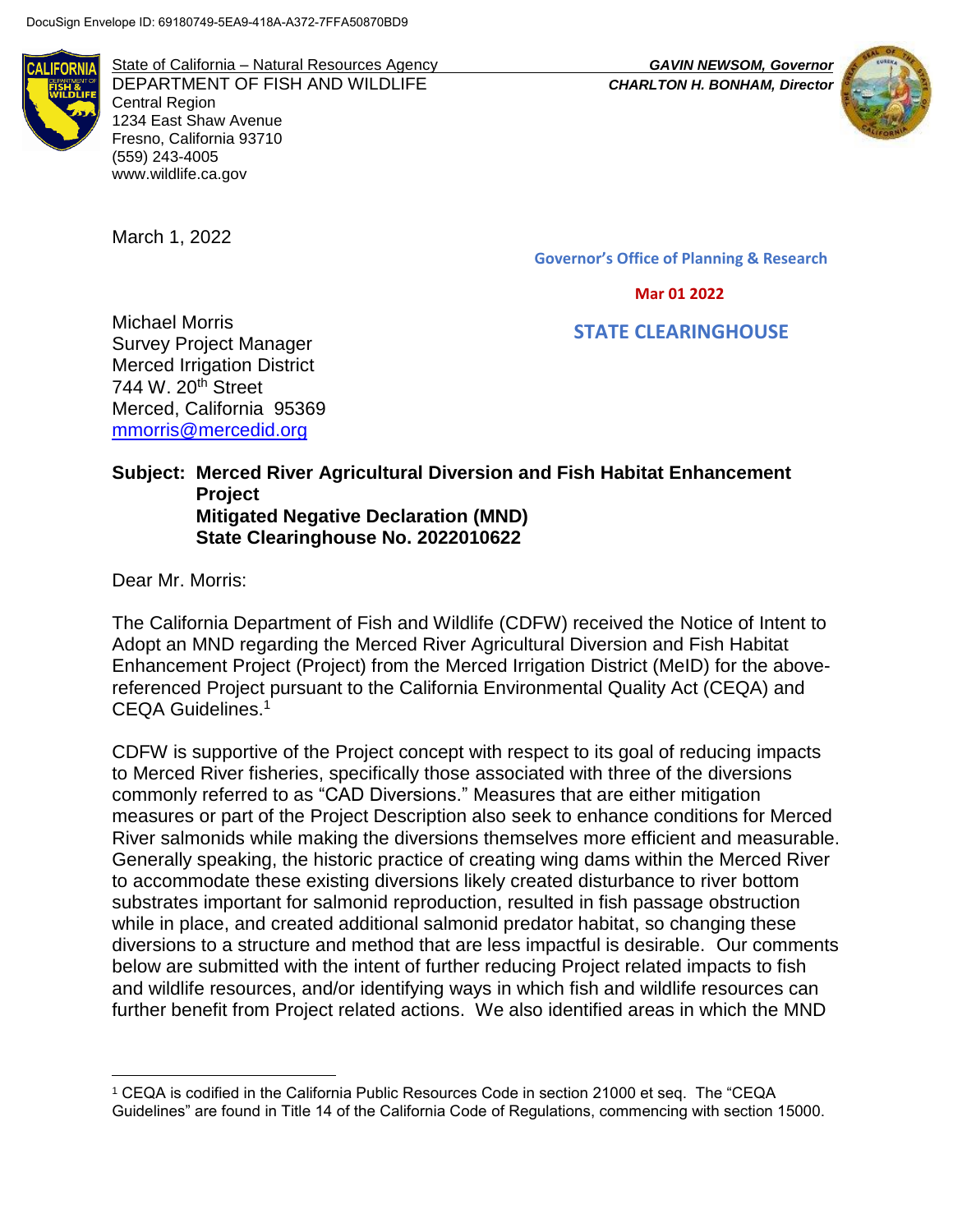could benefit from additional detail and which would help facilitate CDFW's use of the MND as a Responsible Agency.

CDFW appreciates the opportunity to provide comments and recommendations regarding those activities involved in the Project that may affect California fish and wildlife. Likewise, CDFW appreciates the opportunity to provide comments regarding those aspects of the Project that CDFW, by law, may be required to carry out or approve through the exercise of its own regulatory authority under the Fish and Game Code.

# **CDFW Role**

CDFW is California's **Trustee Agency** for fish and wildlife resources and holds those resources in trust by statute for all the people of the State (Fish & G. Code, §§ 711.7, subd. (a) & 1802; Pub. Resources Code, § 21070; CEQA Guidelines § 15386, subd. (a)). CDFW, in the trustee capacity, has jurisdiction over the conservation, protection, and management of fish, wildlife, native plants, and habitat necessary for biologically sustainable populations of those species (*Id.*, § 1802). Similarly, for purposes of CEQA, CDFW is charged by law to provide, as available, biological expertise during public agency environmental review efforts, focusing specifically on projects and related activities that have the potential to adversely affect fish and wildlife resources.

CDFW is also submitting comments as a **Responsible Agency** under CEQA (Pub. Resources Code, § 21069; CEQA Guidelines, § 15381). CDFW expects that it will need to exercise regulatory authority as provided by the Fish and Game Code. As proposed, for example, the Project is subject to CDFW's lake and streambed alteration regulatory authority (Fish & G. Code, § 1600 et seq.). Likewise, to the extent implementation of the Project as proposed may result in "take" as defined by State law of any species protected under the California Endangered Species Act (CESA) (Fish & G. Code, § 2050 et seq.), related authorization as provided by the Fish and Game Code will be required.

**Bird Protection:** CDFW has jurisdiction over actions that may result in the disturbance or destruction of active nest sites or the unauthorized take of birds. Fish and Game Code sections that protect birds, their eggs, and nests include section 3503 (regarding unlawful take, possession, or needless destruction of the nest or eggs of any bird), section 3503.5 (regarding the take, possession, or destruction of any birds-of-prey or their nests or eggs), and section 3513 (regarding unlawful take of any migratory nongame bird).

**Water Rights:** The diversion of Merced River Water and moving of said points of diversion is subject to appropriation and approval by the State Water Resources Control Board (SWRCB) pursuant to Water Code sections 1200 et seq and 1700 et seq, respectively. CDFW, as Trustee Agency, is consulted by SWRCB during the water rights process to provide terms and conditions designed to protect fish and wildlife prior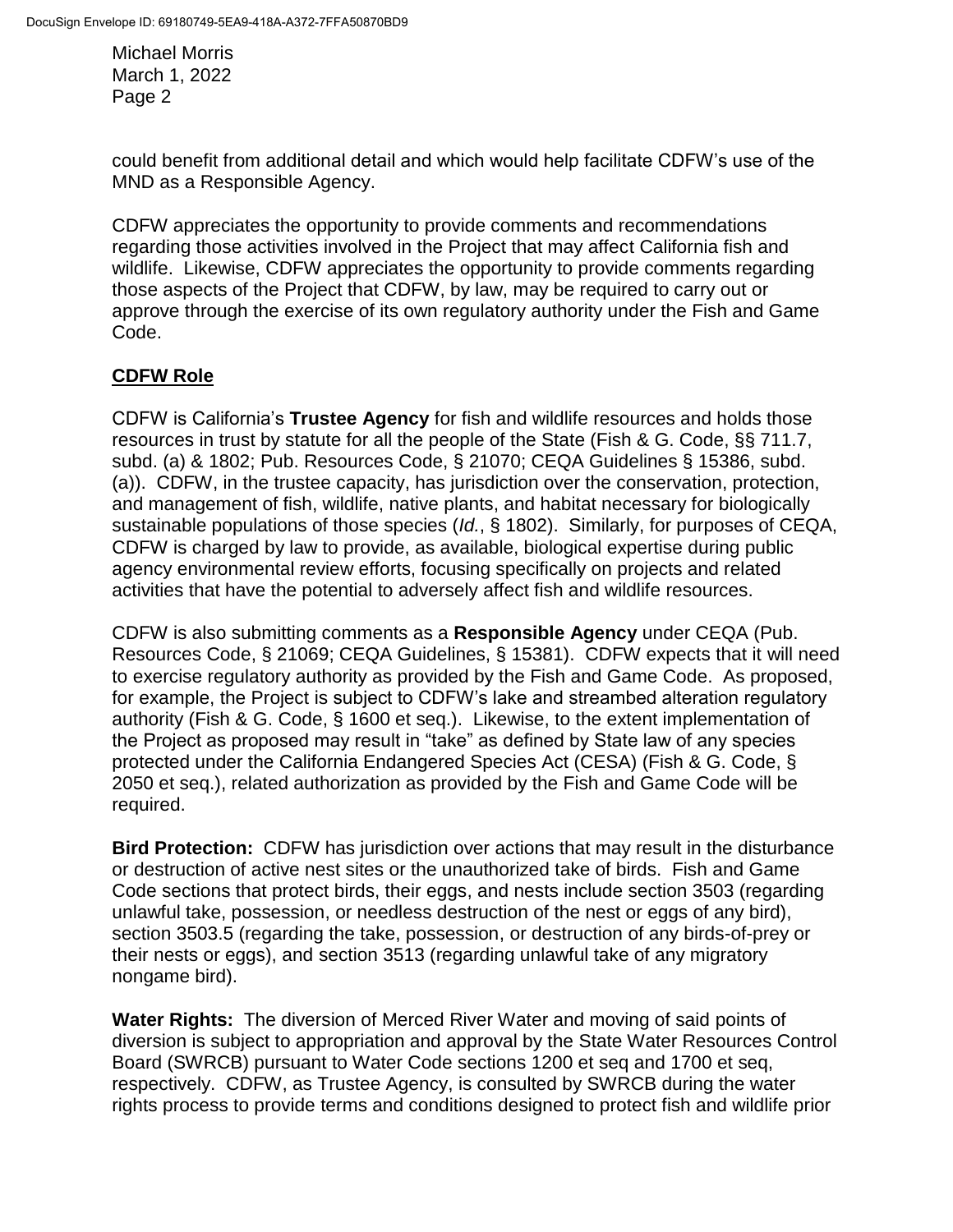to appropriation of the State's water resources. Certain fish and wildlife are reliant upon aquatic and riparian ecosystems, which in turn are reliant upon adequate flows of water. CDFW therefore has a material interest in assuring that adequate water flows within streams for the protection, maintenance, and proper stewardship of those resources. CDFW provides, as available, biological expertise to review and comment on environmental documents and impacts arising from Project activities.

## **PROJECT DESCRIPTION SUMMARY**

### **Project Proponent:** MeID

**Description:** The Project proposes to enhance up to three Cowell Agreement surface water diversions on the Lower Merced River and install fish screens at each diversion. Design and construction will occur in two phases, targeting the Cowell 2 diversion in the first year and the Cowell 1 and Cuneo diversions in the second year.

**Location:** The Project is located in the Merced River in the vicinity of the town of Snelling in Merced County. The Cuneo diversion is on the Lower Merced River generally across from Henderson Park, approximately 1.1 miles east of Snelling. The Cowell 1 diversion is approximately 1.0 mile downstream of Snelling Road Bridge and 2.2 miles southwest of Snelling, California. The Cowell 2 diversion is located about 2.9 miles west of State Route 59 bridge.

## **COMMENTS AND RECOMMENDATIONS**

CDFW offers the following comments and recommendations below to assist MeID in adequately identifying and/or mitigating the Project's significant, or potentially significant, direct and indirect impacts on fish and wildlife i.e., biological resources. Editorial comments or other suggestions may also be included to improve the document.

#### **Biological Resources**

Based on a review of the Project description, the biological assessment of the MND, a review of California Natural Diversity Database (CNDDB) records, and a review of aerial photographs of the Project boundary and surrounding habitat, several special-status species could potentially be impacted by Project activities. Project-related construction activities and changes to surface flows within the Project boundary could impact the special-status plant and wildlife species and habitats known to occur in the area.

In particular, special status species and habitats are known to occupy the Project area, including the Federal threatened Valley elderberry longhorn beetle (*Desmocerus californicus dimorphus*); the State threatened and federal endangered San Joaquin kit fox (*Vulpes macrotis mutica*); the State endangered and fully-protected bald eagle (*Haliaeetus leucocephalus*); the State and Federal endangered least Bell's vireo (*Vireo*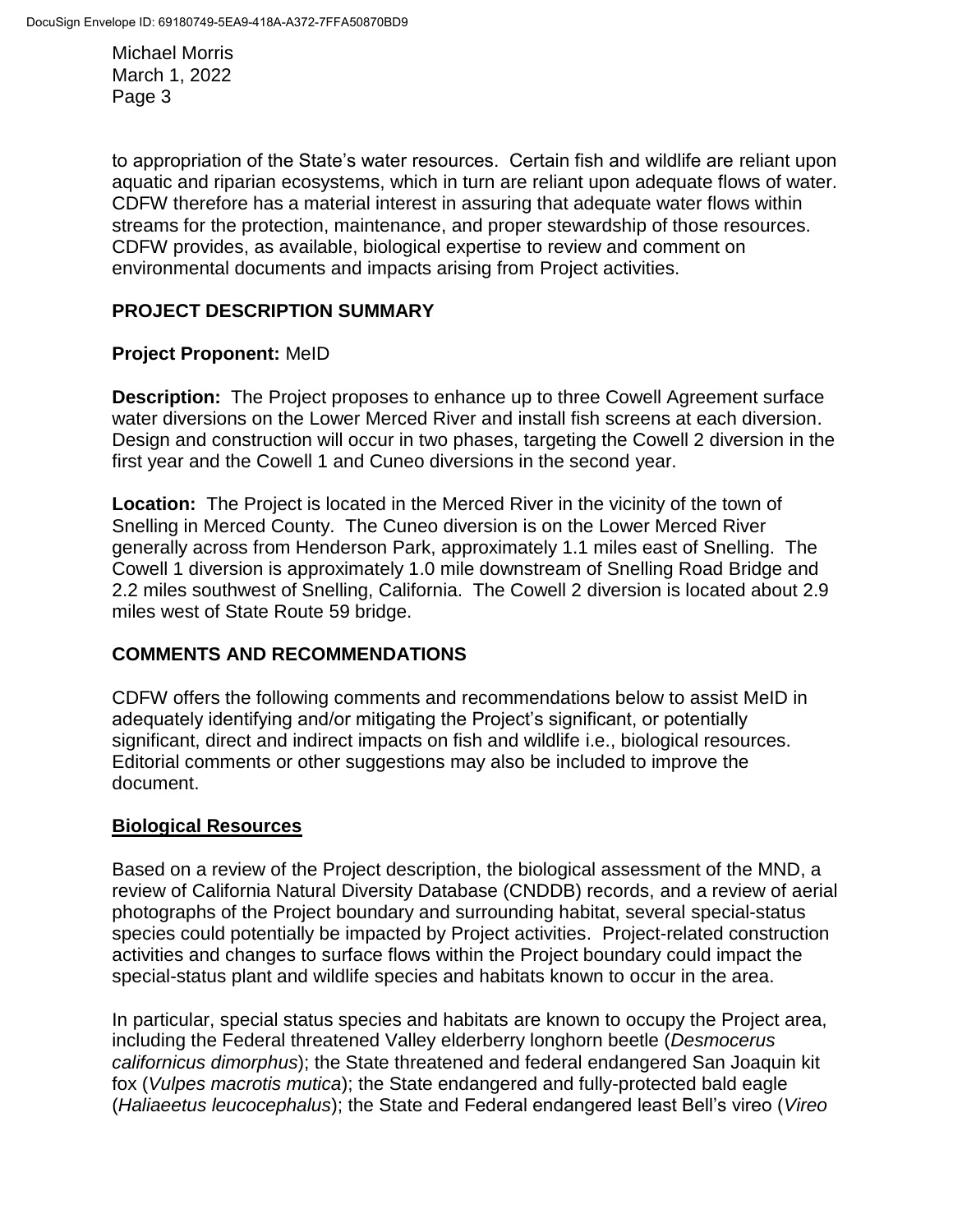*bellii pusillus*); the State threatened Swainson's hawk (*Buteo swainsoni*) and tricolored blackbird (*Agelaius tricolor*); the State fully-protected white-tailed kite (*Elanus leucurus*) and golden eagle (*Aquila chrysaetos*); the State endangered foothill yellow-legged frog (*Rana boylii*); the State and Federal threatened California tiger salamander – central California Distinct Population Segment (DPS)(*Ambystoma californiense* pop. 1); the California Rare Plant Rank 2B.2 Peruvian dodder (*Cuscuta obusiflora* var. *grandulosa*); and the State species of special concern burrowing owl (*Athene cunicularia*), American badger (*Taxidea taxus*), Merced kangaroo rat (*Dipodomys heermanni dixoni*), San Joaquin pocket mouse (*Perognathus inornatus*), pallid bat (*Antrozous pallidus*), western mastiff bat (*Eumops perotis californicus*), western red bat (*Lasiurus blossevillii*), hoary bat (*Lasiurus cinereus*), western pond turtle (*Emys marmorata*), and western spadefoot (*Spea hammondii*). Suitable habitat for the rare and endemic Crotch bumble bee (*Bombus crotchii*) also occurs in the Project vicinity. Other species of birds, amphibians, reptiles, mammals, fish, and plants also compose the local ecosystem within the Project boundary. The Merced River and surrounding area supports surface and ground water dependent ecosystems, including northern hardpan vernal pool, swale, riparian, wetland, and oak woodland habitats.

The Merced River supports the Federal threatened Central Valley steelhead DPS (*Oncorhynchus mykiss irideus* pop.11) and the State species of special concern fall-run Central Valley Chinook salmon (*Oncorhynchus tshawyscha*). The San Joaquin River supports the nonessential experimental population of spring run Central Valley Chinook salmon, for which the San Joaquin River Restoration Program goal is to restore a selfsustaining fishery. CDFW documented the presence of the experimental spring-run Chinook salmon in the Merced River during the 2021 escapement surveys, establishing the river as a migratory corridor for spring/fall Chinook and steelhead, and likely providing rearing habitat. Other special status fish species known to occur within Merced River system include the State species of special concern hardhead (*Mylopharodon conocephalus*), Kern brook lamprey (*Lampetra hubbsi*), and Pacific lamprey (*Entosphenus tridentatus*).

Please note that the CNDDB is populated by and records voluntary submissions of species detections. As a result, species may be present in locations not depicted in the CNDDB but where there is suitable habitat and features capable of supporting species. A lack of an occurrence record in the CNDDB does not mean a species is not present. In order to adequately assess any potential Project-related impacts to biological resources, surveys conducted by a qualified wildlife biologist/botanist during the appropriate survey period(s) and using the appropriate protocol survey methodology are warranted in order to determine whether or not any special status species are present at or near the Project area.

CDFW recommends that the following modifications and/or edits be incorporated into the MND, including proposed avoidance, minimization, and compensatory measures, prior to its adoption by MeID.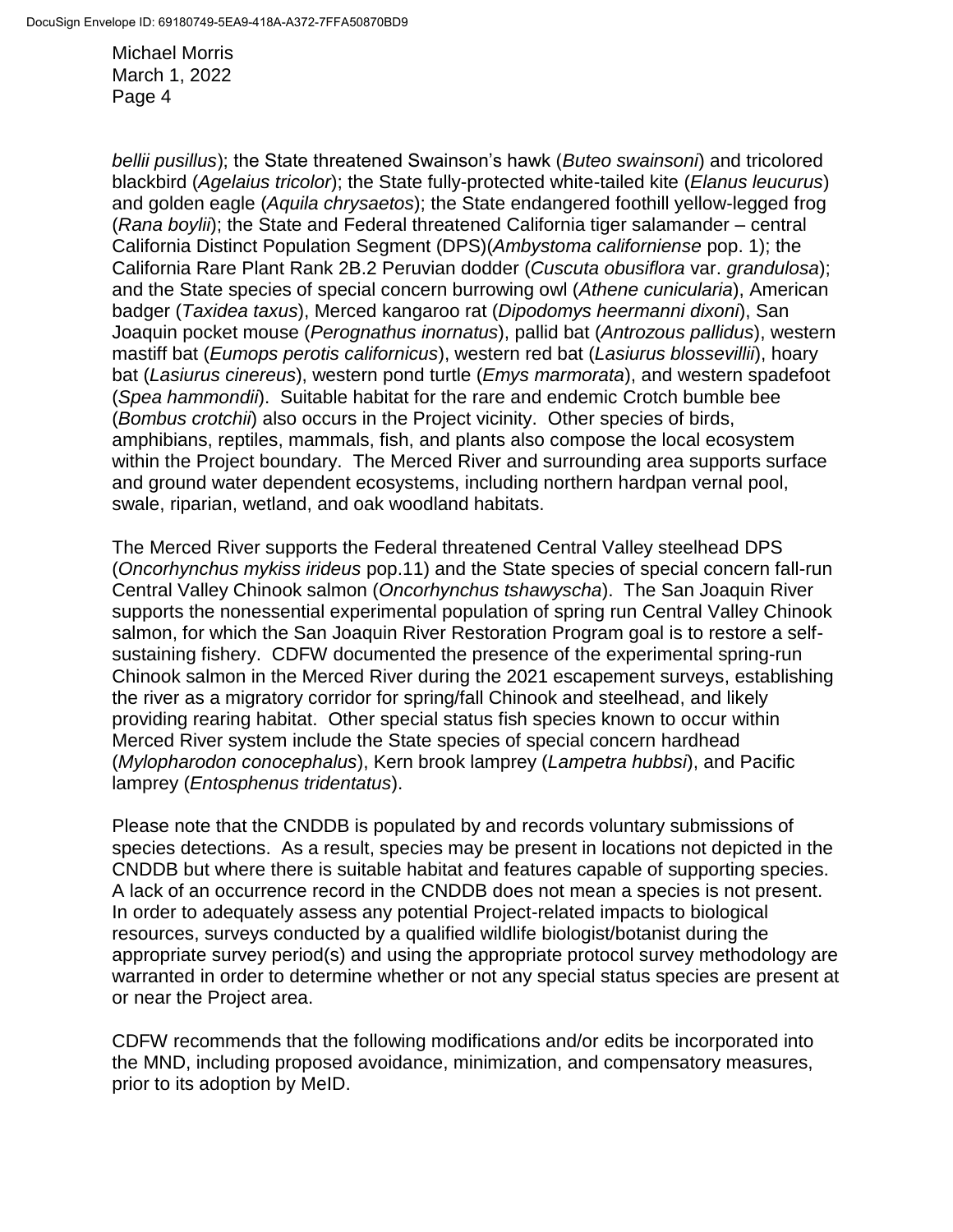## **I. Mitigation Measure or Alternative and Related Impact Shortcoming**

**Would the Project have a substantial adverse effect, either directly or through habitat modifications, on any species identified as a candidate, sensitive, or special-status species in local or regional plans, policies, or regulations, or by CDFW or United States Fish and Wildlife Service (USFWS)?**

### **COMMENT 1: San Joaquin kit fox (SJKF)**

**Issues and Impacts**: Habitat loss and fragmentation resulting from land conversion to agricultural, urban, and industrial development is the primary threat to SJKF (Cypher et al. 2013). Mitigation Measure BIO-3 (pages 110-111) states that preconstruction surveys will be conducted for potential kit fox dens located within a 500 foot buffer area and if active or natal dens are confirmed, subsequent consultation with CDFW and USFWS to determine avoidance methods will occur. SJKF den in rights-of-way, agricultural and fallow/ruderal habitat, dry stream channels, and canal levees, and populations can fluctuate over time. SJKF are also capable of occupying urban environments (Cypher and Frost 1999). SJKF may be attracted to project areas due to the type and level of ground-disturbing activities and the loose, friable soils resulting from intensive ground disturbance. SJKF will forage in fallow and agricultural fields and utilize streams and canals as dispersal corridors. As a result, there is potential for SJKF to occupy all suitable habitat within the Project boundary and surrounding area. Without appropriate avoidance and minimization measures for SJKF, potential significant impacts associated with construction include habitat loss, den collapse, inadvertent entrapment, reduced reproductive success, reduction in health and vigor of young, and direct mortality of individuals.

#### **Recommended Mitigation Measure 1: SJKF Take Authorization**

SJKF activity or detection warrants consultation with CDFW to discuss how to avoid take or, if avoidance is not feasible, to acquire an Incidental Take Permit (ITP) for SJKF prior to ground-disturbing activities, pursuant to Fish and Game Code section 2081, subdivision (b).

#### **COMMENT 2: Least Bell's Vireo (LBV)**

**Issues and Impacts:** LBV occurrences have been documented within the Project area, including the Merced River, and review of aerial imagery shows that suitable habitat occurs in the Project boundary and surrounding area (CDFW 2022). Suitable LBV habitat includes rivers and streams with dense riparian vegetation.

LBV were abundant and widespread in the United States until the 1950s (Grinnell and Miller 1944). By the 1960s, they were considered scarce (Monson 1960), and by 1980, there were fewer than 50 pairs remaining (Edwards 1980), although this number had increased to 2,500 by 2004 (Kus and Whitfield 2005). Breeding habitat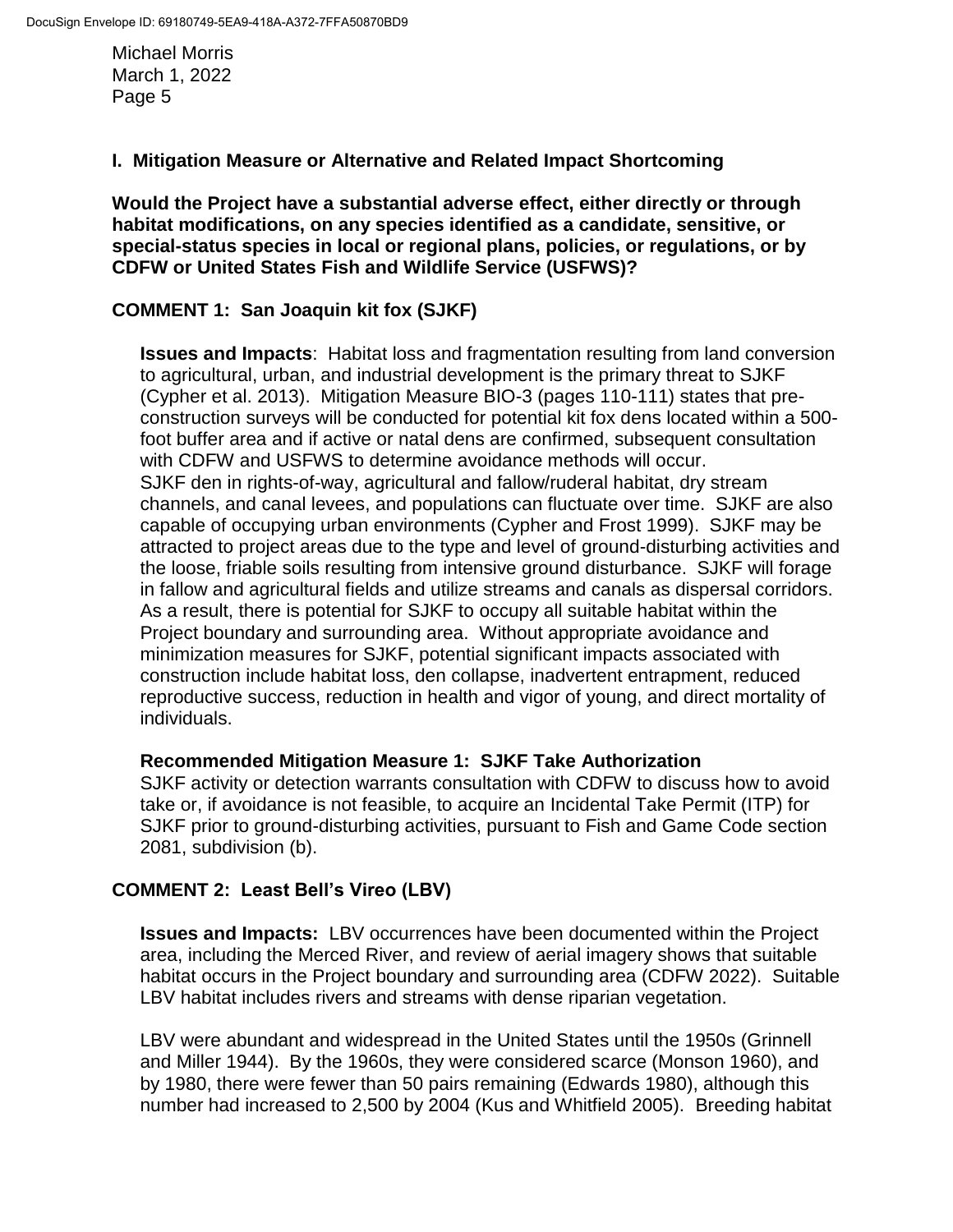> loss resulting from urban development, water diversion, and spread of agricultural is the primary threat to LBV. The primary cause of decline for this species has been the loss and alteration of riparian woodland habitats (USFWS 2006). Fragmentation of their preferred habitat has also increased their exposure to brown-headed cowbird (*Molothrus ater*) parasitism (Kus and Whitefield 2005). Current threats to their preferred habitat include colonization by non-native plants and altered hydrology (diversion, channelization, etc.) (USFWS 2006). Suitable nesting habitat is present within or adjacent to the Project site. Without appropriate avoidance and minimization measures, potential significant impacts associated with subsequent activities may include nest abandonment, reduced reproductive success, and reduced health and vigor of eggs and/or young.

## **Recommended Mitigation Measure 4: LBV Habitat Assessment**

CDFW recommends that a qualified biologist conduct a habitat assessment in advance of Project implementation, to determine if the Project site or its immediate vicinity contains suitable habitat for LBV. Although LBV inhabit riparian woodlands, the species has also been found to benefit from non-riparian systems including brushy fields, second-growth forest or woodland, scrub oak, coastal chaparral, and mesquite brushlands (Kus and Miner 1989).

## **Recommended Mitigation Measure 5: Focused LBV Surveys**

To reduce potential Project-related impacts to LBV, CDFW recommends that a qualified biologist conduct surveys following the survey methodology developed by USFWS (2001) prior to Project initiation, within the Project area and a 500-foot buffer around the Project area. In addition, if Project activities will take place during the typical breeding season (February 1 through September 15), CDFW recommends that additional preconstruction surveys for active nests be conducted by a qualified biologist no more than 10 days prior to the start of Project activities such as construction or habitat removal.

## **Recommended Mitigation Measure 6: LBV Buffers**

If an LBV nest is found during protocol or preconstruction surveys, CDFW recommends maintaining a minimum 500-foot no-disturbance buffer until the breeding season has ended or until a qualified biologist has determined that the birds have fledged and are no longer reliant upon the nest site or parental care.

### **Recommended Mitigation Measure 7: LBV Nest Avoidance and Habitat Mitigation**

In addition to avoiding nests, CDFW recommends that impacts to known nest trees be avoided at all times of year. Regardless of nesting status, if potential or known LBV nesting habitat is removed, CDFW recommends that it be replaced with appropriate native tree species, planted at a ratio of 3:1 (replaced to removed), in an area that will be protected in perpetuity, to offset impacts of the loss of habitat.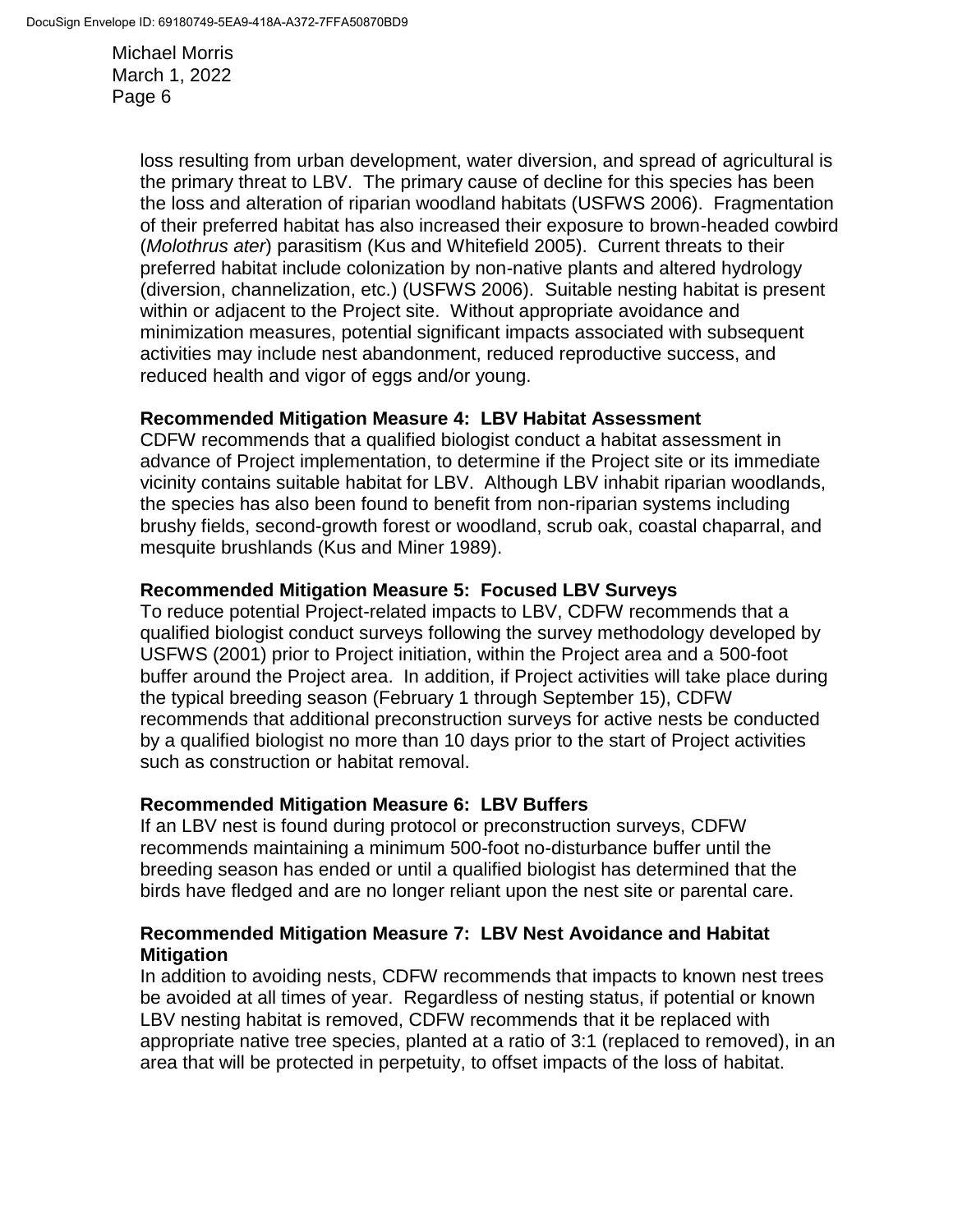### **Recommended Mitigation Measure 8: LBV Take Authorization**

If a 500-foot no-disturbance nest buffer is not feasible, consultation with CDFW is warranted and acquisition of an ITP for LBV may be necessary prior to project implementation, to avoid unauthorized take, pursuant to Fish and Game Code section 2081, subdivision (b).

## **COMMENT 3: Swainson's Hawk (SWHA) and White-Tailed Kite (WTKI)**

**Issues and Impacts:** SWHA have been documented in areas of suitable habitat within the Project vicinity (CDFW 2022). Undeveloped and agricultural land in the surrounding area provide suitable foraging habitat for SWHA. The MND states that nesting WTKI has the potential to occur in the Project area. Any trees in or near the Project area may provide suitable nesting habitat.

SWHA exhibit high nest-site fidelity year after year and lack of suitable nesting habitat limits their local distribution and abundance (CDFW 2016). Approval of the Project may lead to subsequent ground-disturbing activities that involve noise, groundwork, construction of structures, and movement of workers that could affect nests and has the potential to result in nest abandonment and loss of foraging habitat, significantly impacting local nesting SWHA and WTKI. In addition, conversion of undeveloped and agricultural land can directly influence distribution and abundance of SWHA, due to the reduction in foraging habitat. Without appropriate avoidance and minimization measures for SWHA and WTKI, potential significant impacts that may result from Project activities include nest abandonment, loss of nest trees, loss of foraging habitat that would reduce nesting success (loss or reduced health or vigor of eggs or young), and direct mortality. All trees, including non-native or ornamental varieties, near the Project site may provide nesting sites.

#### **Recommended Mitigation Measure 9: Focused SWHA and WTKI Surveys**

CDFW recommends that a qualified wildlife biologist conduct surveys for nesting SWHA following the entire survey methodology developed by the SWHA Technical Advisory Committee (SWHA TAC 2000) prior to Project implementation.

#### **Recommended Mitigation Measure 10: SWHA and WTKI Avoidance**

CDFW recommends that if Project-specific activities will take place during the SWHA and WTKI nesting season (i.e., March 1 through September 15), and active SWHA or WTKI nests are present, a minimum ½-mile no-disturbance buffer be delineated and maintained around each nest, regardless of when or how it was detected, until the breeding season has ended or until a qualified biologist has determined that the birds have fledged and are no longer reliant upon the nest.

#### **Recommended Mitigation Measure 11: SWHA Take Authorization**

CDFW recommends that in the event an active SWHA nest is detected, and a  $\frac{1}{2}$ -mile no-disturbance buffer is not feasible, consultation with CDFW is warranted to discuss how to implement the Project and avoid take. If take cannot be avoided,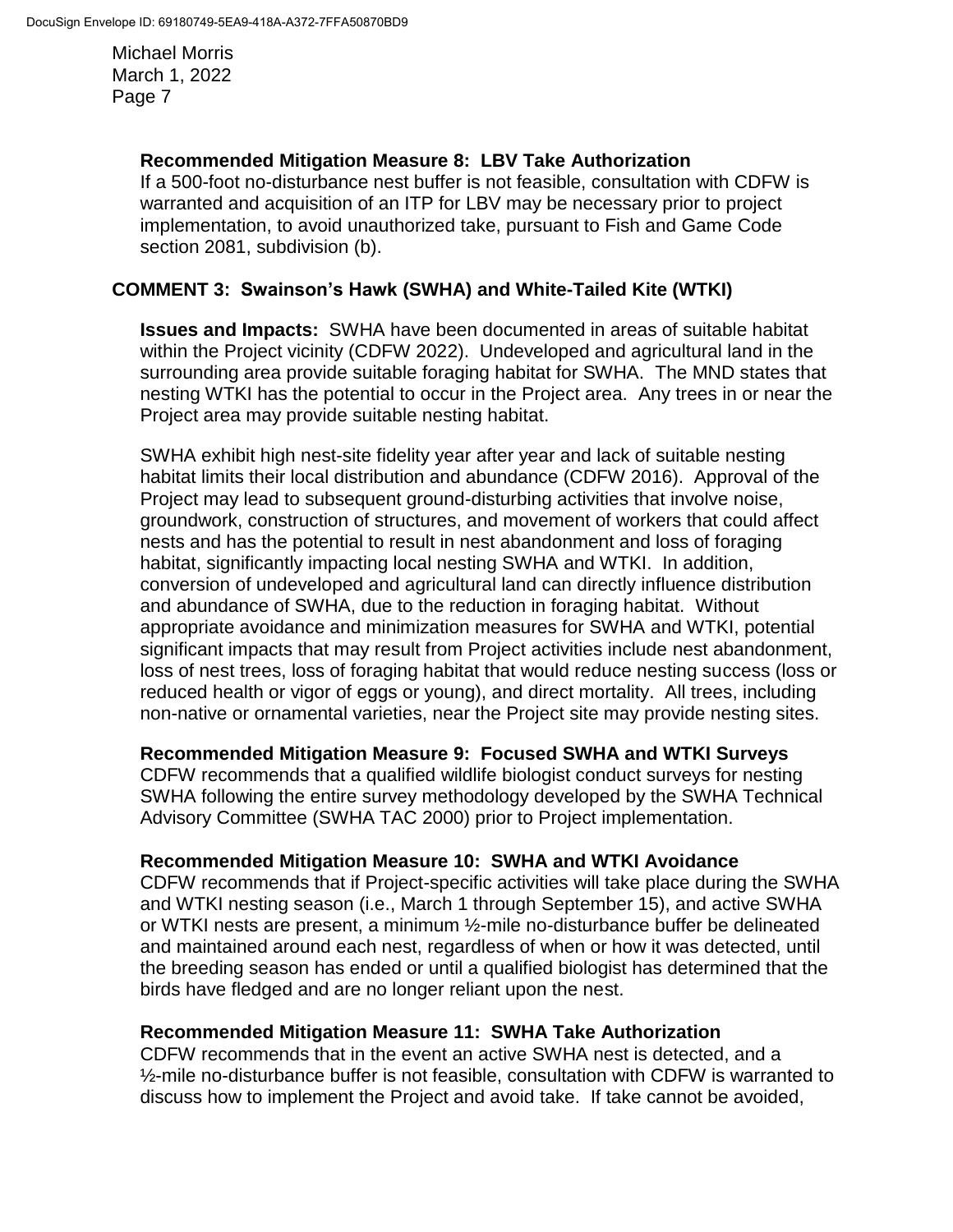> take authorization through the acquisition of an ITP for SWHA, pursuant to Fish and Game Code section 2081, subdivision (b) is necessary to comply with CESA.

Please note that WTKI is a State fully protected species and pursuant to Fish and Game Code section 3511, CDFW cannot authorize their incidental take.

#### **Recommended Mitigation Measure 12: SWHA Nest Tree Avoidance and Mitigation**

In addition to avoiding occupied nest trees, CDFW recommends that impacts to known nest trees be avoided at all times of year, or that mitigation occurs for these impacts. Regardless of nesting status, if potential or known SWHA nesting trees are removed, CDFW recommends they be replaced with an appropriate native tree species, planted at a ratio of 3:1 in an area that will be protected in perpetuity. This mitigation will offset potential impacts of the loss of nesting habitat.

# **COMMENT 4: Tricolored Blackbird (TRBL)**

**Issues and Impacts:** TRBL are known to occur in the Project area (CDFW 2022, UC Davis 2021). Review of aerial imagery indicates that the Project area includes suitable habitat types including wetlands, ponds, and flood-irrigated agricultural land, which is an increasingly important nesting habitat type for TRBL (Meese et al. 2017).

Potential nesting habitat for TRBL is present within the Project vicinity. TRBL aggregate and nest colonially, forming colonies of up to 100,000 nests (Meese et al. 2014), and approximately 86% of the global population is found in the San Joaquin Valley (Kelsey 2008, Weintraub et al. 2016). In addition, TRBL have been forming larger colonies that contain progressively larger proportions of the species' total population (Kelsey 2008). In 2008, 55% of the species' global population nested in only two colonies in silage fields (Kelsey 2008). Nesting can occur synchronously, with all eggs laid within one week (Orians 1961). For these reasons, disturbance to nesting colonies can cause entire nest colony site abandonment and loss of all unfledged nests, significantly impacting TRBL populations (Meese et al. 2014). Without appropriate avoidance and minimization measures for TRBL, potential significant impacts associated with subsequent development include nesting habitat loss, nest and/or colony abandonment, reduced reproductive success, and reduced health and vigor of eggs and/or young.

## **Recommended Mitigation Measure 13: TRBL Surveys**

CDFW recommends that Project activities be timed to avoid the typical bird-breeding season of February 1 through September 15. If Project activity that could disrupt nesting must take place during that time, CDFW recommends that a qualified biologist conduct surveys for nesting TRBL no more than 10 days prior to the start of implementation to evaluate presence or absence of TRBL nesting colonies in proximity to Project activities and to evaluate potential Project-related impacts.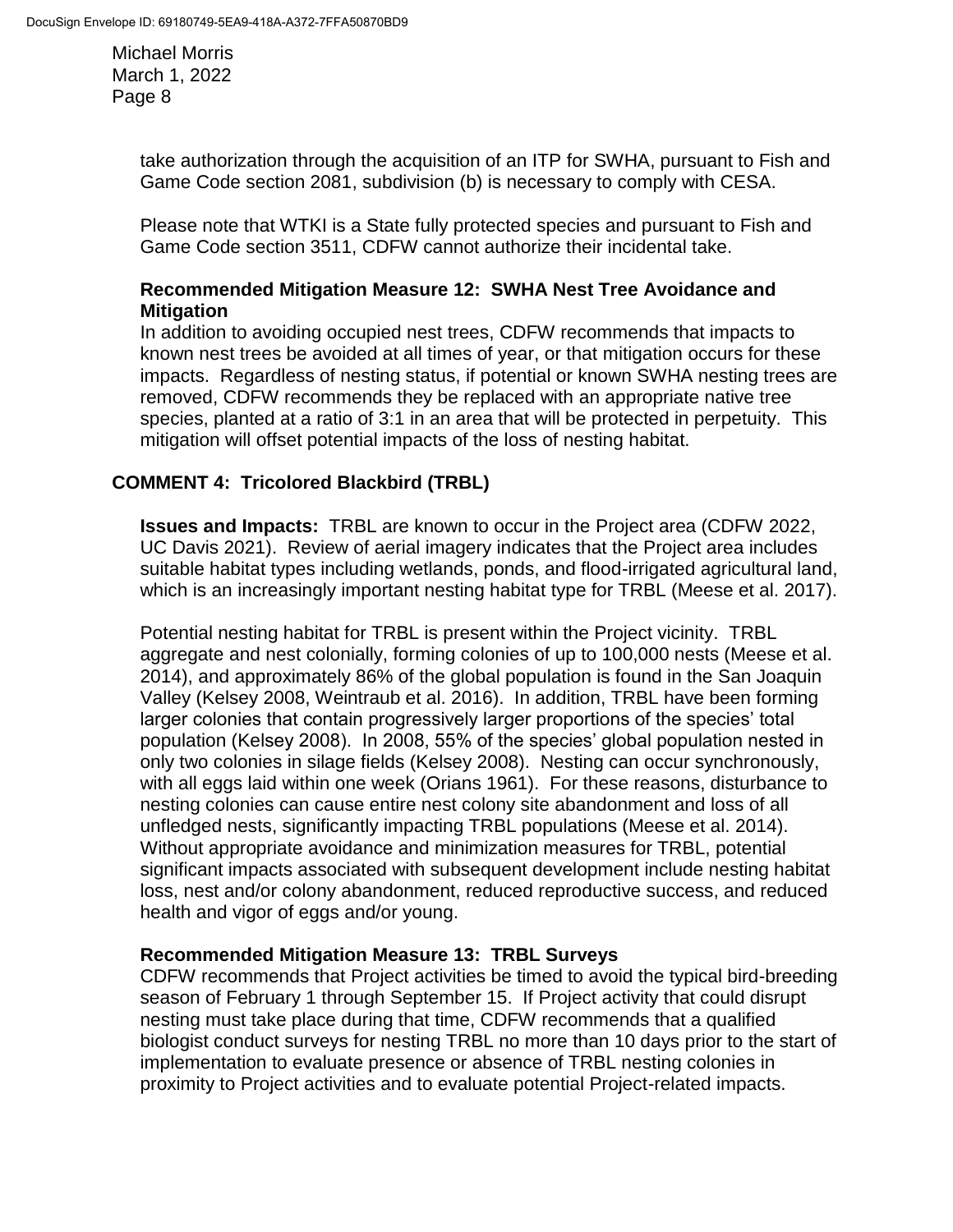### **Recommended Mitigation Measure 14: TRBL Colony Avoidance**

If an active TRBL nesting colony is found during surveys, CDFW recommends implementation of a minimum 300-foot no-disturbance buffer, in accordance with CDFW's (2015a) *Staff Guidance Regarding Avoidance of Impacts to Tricolored Blackbird Breeding Colonies on Agricultural Fields in 201*", until the breeding season has ended or until a qualified biologist has determined that nesting has ceased and the young have fledged and are no longer reliant upon the colony or its nest site for survival.

### **Recommended Mitigation Measure 15: TRBL Take Authorization**

In the event that a TRBL nesting colony is detected during surveys, consultation with CDFW is warranted to discuss whether the Project can avoid take and, if take avoidance is not feasible, to acquire an ITP for TRBL pursuant to Fish and Game Code section 2081, subdivision (b), prior to any Project activities.

# **COMMENT 5: Nesting Bald Eagle (BAEA) and Golden Eagle (GOEA)**

**Issues and Impacts**: BAEA and GOEA occurrences have been documented within the vicinity of the Project boundary (CDFW 2022). Nesting BAEA and GOEA have the potential to occur in the Project area and its vicinity, including the Merced River corridor. Without appropriate avoidance and minimization measures, potentially significant impacts associated with the Project's construction include loss of foraging and/or nesting habitat, nest abandonment, reduced reproductive success, and reduced health and vigor of eggs and/or young.

Without appropriate survey methods, eagles nesting in the vicinity of a project can remain undetected, with no avoidance and minimization measures implemented. In addition, human activity near nest sites can cause reduced provisioning rates of GOEA chicks by adults (Steidl et al. 1993). Depending on the timing of construction, Project activities including noise, vibration, odors, and movement of workers or equipment could affect nests and have the potential to result in nest abandonment, significantly impacting local nesting raptors.

## **Recommended Mitigation Measure 16: Focused Surveys for Nesting Eagles**

CDFW recommends that a qualified wildlife biologist conduct surveys for nesting raptors following the *Protocol for Golden Eagle Occupancy, Reproduction, and Prey Population Assessment* (Driscoll 2010), and the *Protocol for Evaluating Bald Eagle Habitat and Populations in California* (Jackman and Jenkins 2004). If ground-disturbing activities take place during the typical bird breeding season of February 1 through September 15, CDFW recommends that additional pre-construction surveys for active nests be conducted by a qualified biologist no more than 10 days prior to the start of construction.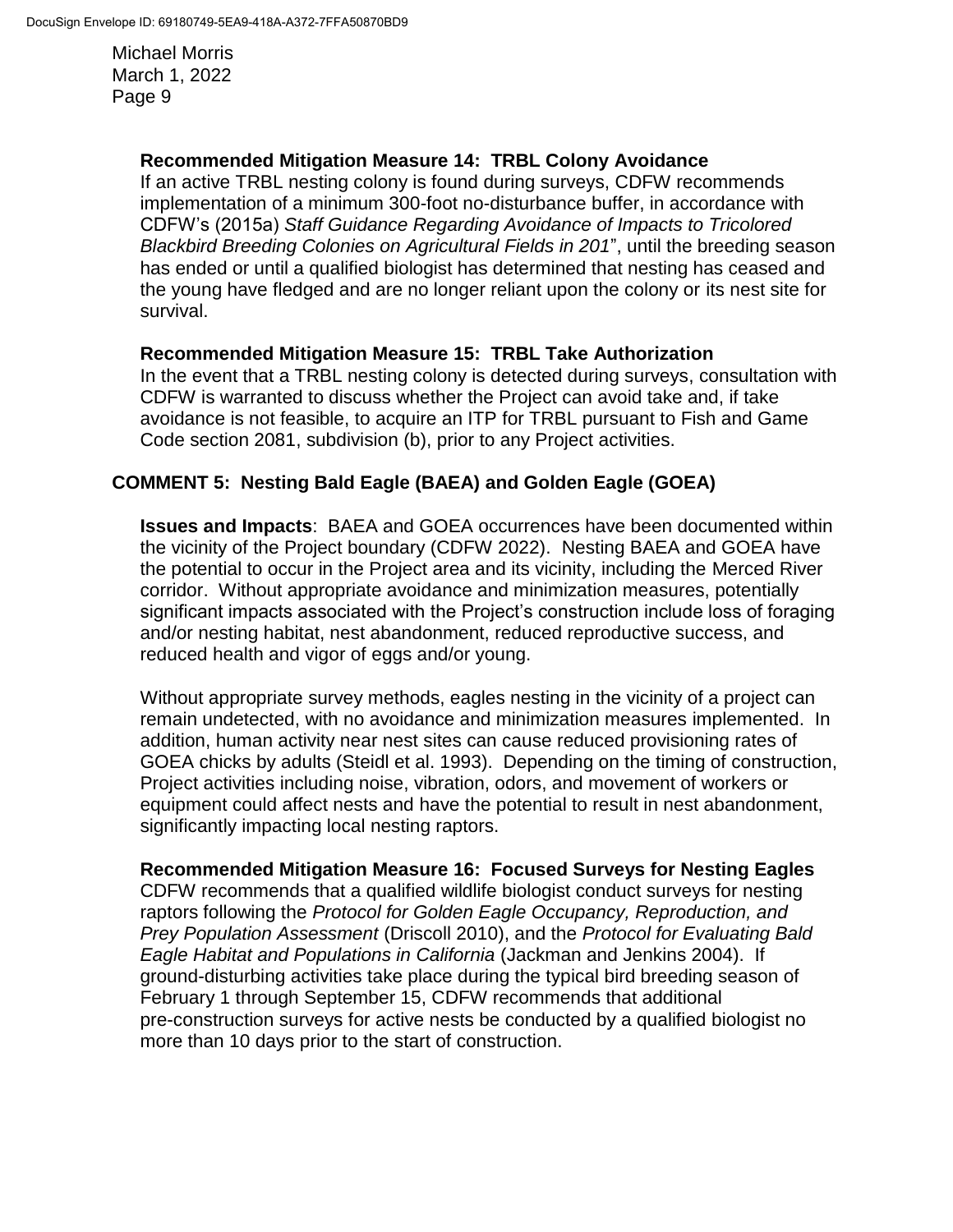## **Recommended Mitigation Measure 17: Eagle Avoidance**

If an active eagle nest is found, CDFW recommends implementation of a minimum  $\frac{1}{2}$ -mile no-disturbance buffer until the breeding season has ended or until a qualified biologist has determined that the birds have fledged and are no longer reliant upon the nest or parental care for survival. If nesting eagles are detected and the ½-mile no-disturbance nest buffer is not feasible, consultation with CDFW is warranted to determine if the Project can avoid take. Please note that BAEA and GOEA are State fully protected species and pursuant to Fish and Game Code section 3511; and CDFW therefore cannot authorize their incidental take.

# **COMMENT 6: California Tiger Salamander (CTS)**

**Issues and Impacts**: The MND states that CTS occurrence is possible (Table 4, page 53), but determines that CTS breeding and upland habitat is not present in the Project area. CTS are known to occur in vernal pool habitat surrounding the Project vicinity (CDFW 2022). Review of aerial imagery indicates the presence of several wetland features in the Project's vicinity that have the potential to support breeding CTS. In addition, the Project area or its immediate surroundings may support small mammal burrows, a requisite upland habitat feature for CTS.

Up to 75% of historic CTS habitat has been lost to development (Shaffer et al. 2013). Loss, degradation, and fragmentation of habitat are among the primary threats to CTS (CDFW 2015b, USFWS 2017a). The Project area is within the range of CTS and is both composed of and bordered by suitable upland habitat that could be occupied or colonized by CTS. Without appropriate avoidance and minimization measures for CTS, potential significant impacts associated with any construction or ground disturbing activity include burrow collapse; inadvertent entrapment; reduced reproductive success; reduction in health and vigor of eggs, larvae and/or young; and direct mortality of individuals. In addition, depending on the design of any activity, the Project has the potential to result in creation of barriers to dispersal.

## **Recommended Mitigation Measure 18: CTS Habitat Assessment**

CDFW recommends that a qualified biologist conduct a habitat assessment well in advance of Project implementation, to determine if the Project area or its vicinity contains suitable habitat (upland or breeding) for CTS.

## **Recommended Mitigation Measure 19: Focused CTS Surveys**

If the Project area does contain suitable habitat for CTS, CDFW recommends that a qualified biologist evaluate potential Project-related impacts to CTS prior to ground-disturbing activities using the USFWS (2003) *Interim Guidance on Site Assessment and Field Surveys for Determining Presence or a Negative Finding of the California Tiger Salamander*. CDFW advises that the survey include a 100-foot buffer around the Project area in all areas of wetland and upland habitat that could support CTS.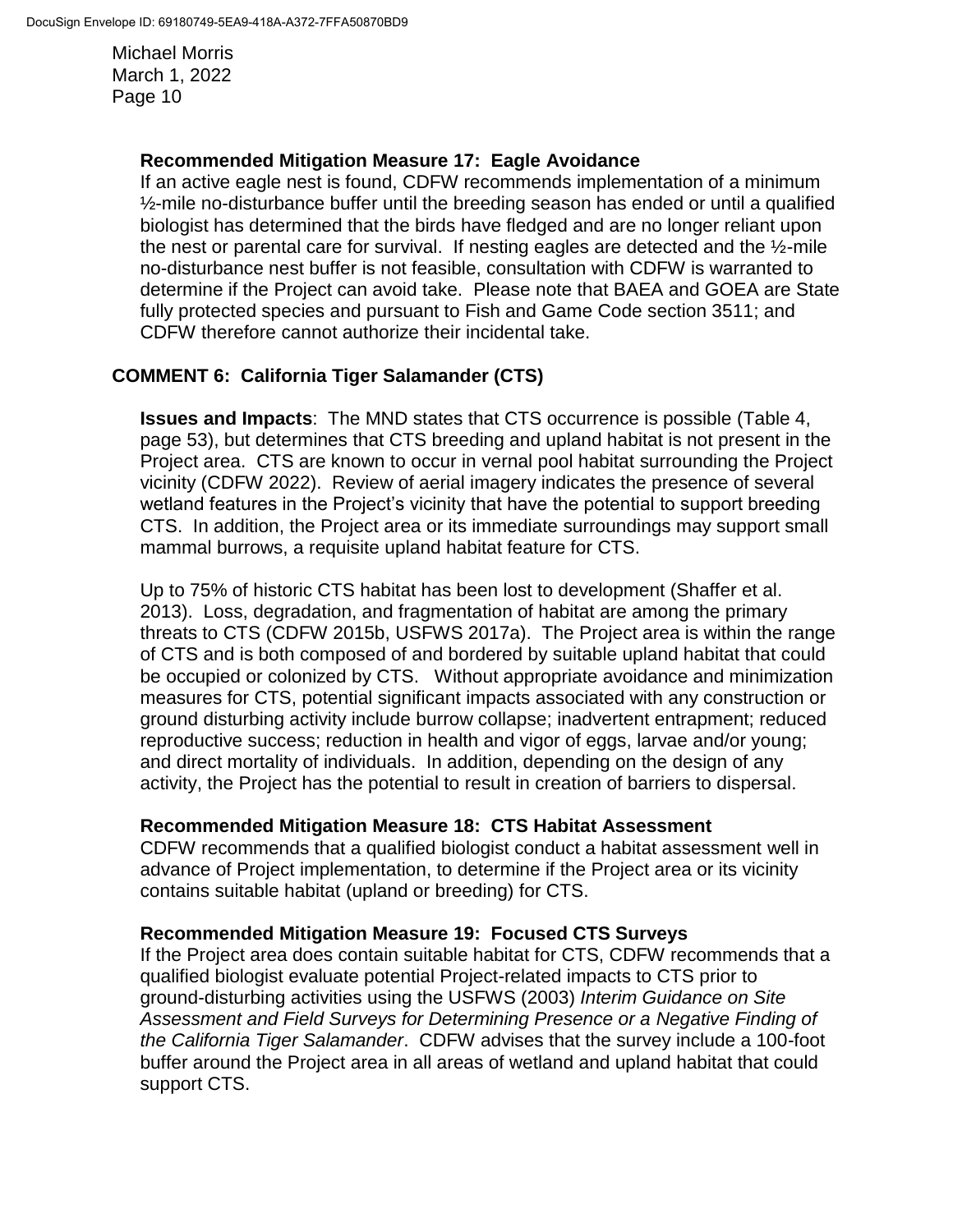### **Recommended Mitigation Measure 20: CTS Avoidance**

CDFW advises that avoidance for CTS include a minimum 50-foot no disturbance buffer delineated around all small mammal burrows and a minimum 250-foot no disturbance buffer around potential breeding pools within and/or adjacent to the Project area. CDFW also recommends avoiding any impacts that could alter the hydrology or result in sedimentation of breeding pools. If avoidance is not feasible, consultation with CDFW is warranted to determine if the Project can avoid take.

### **Recommended Mitigation Measure 21: CTS Take Authorization**

If through surveys it is determined that CTS occupy the Project area and if take cannot be avoided, take authorization may be warranted prior to initiating Project activities by acquiring an ITP for CTS pursuant to Fish and Game Code section 2081, subdivision (b) before Project ground or vegetation disturbing activities occur. Alternatively, in the absence of protocol surveys, the applicant can assume presence of CTS within the Project area and obtain an ITP.

## **COMMENT 7: Foothill Yellow-Legged Frog (FYLF)**

**Issue and Impacts:** Tables 4 and 6 of the MND state that FYLF may potentially occur and be affected by construction activities. FYLF are primarily stream-dwelling and require shallow, flowing water in streams and rivers with at least some cobblesized substrate (Thomson et al. 2016). The Project site contains habitat that may support this species. Without appropriate avoidance and minimization measures for FYLF, potentially significant impacts associated with the Project's activities include burrow collapse, inadvertent entrapment, reduced reproductive success, reduction in health and vigor of eggs, larvae and/or young, and direct mortality of individuals.

FYLF populations throughout the state have experienced ongoing and drastic declines and many have been extirpated. FYLF occurred in mountain streams from the San Gabriel River in Los Angeles County to southern Oregon west of the Sierra-Cascade crest (Thomson et al. 2016). Habitat loss from growth of cities and suburbs, invasion of nonnative plants, impoundments, water diversions, stream maintenance for flood control, degraded water quality, and introduced predators such as bullfrogs are the primary threats to FYLF (Thomson et al. 2016, USFWS 2017b).

#### **Recommended Mitigation Measure 22: FYLF Surveys**

CDFW recommends that a qualified biologist conduct surveys for FYLF in accordance with the *Revised Guidance on Site Assessment and Field Surveys for the California Red-legged Frog* (USFWS 2005) to determine if FYLF are within or adjacent to the Project area; while this survey is designed for California red-legged frog (*Rana draytonii*), it may be used for FYLF with a focus on stream/river habitat.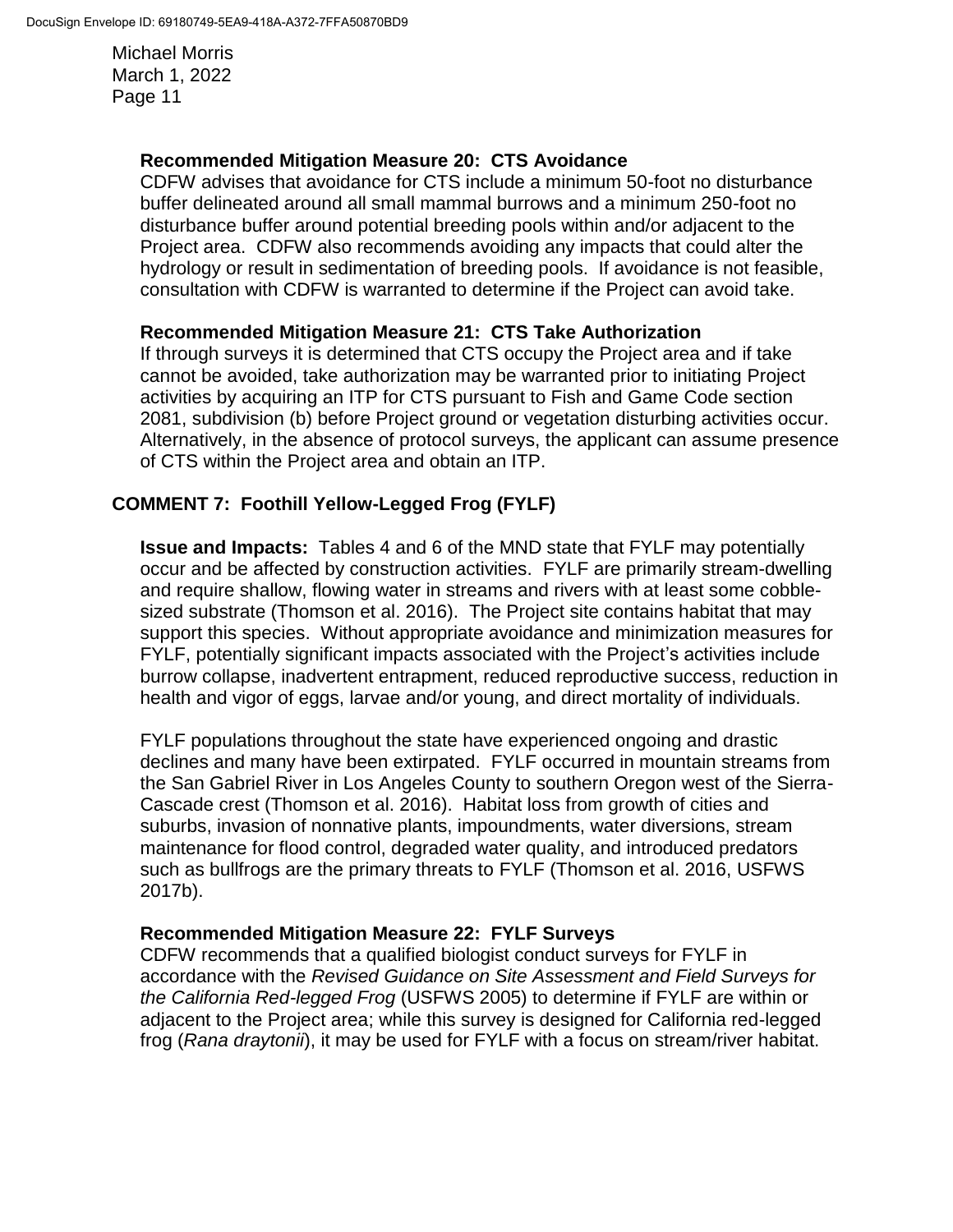### **Recommended Mitigation Measure 23: FYLF Avoidance**

If any FYLF are found during preconstruction surveys or at any time during construction, consultation with CDFW is warranted to determine if the Project can avoid take. CDFW recommends that initial ground-disturbing activities be timed to avoid the period when FYLF are most likely to be moving through upland areas (i.e., November 1 to March 31). When ground-disturbing activities must take place between November 1 and March 31, CDFW recommends that a qualified biologist monitor construction activity daily for FYLF.

### **Recommended Mitigation Measure 24: FYLF Take Authorization**

FYLF detection warrants consultation with CDFW to discuss how the Project can avoid take and, if take avoidance is not feasible, to acquire an ITP for FYLF pursuant to Fish and Game Code section 2081, subdivision (b), prior to any Project activities.

### **COMMENT 8: Special-Status Plants**

**Issues and Impacts:** Peruvian dodder, a special-status plant species meeting the definition of rare or endangered under CEQA section 15380, is known to occur in the Project vicinity and presumed to be extant. Threats to the species include water diversions, hydrological alterations, grazing and agricultural, urban, and other activities. Many historical occurrences of these species are presumed extirpated (CNPS 2021). Impacts to existing populations have the potential to significantly impact populations of plant species. Without appropriate avoidance and minimization measures for special-status plants, potential significant impacts associated with subsequent Project-specific activities include loss of habitat, loss or reduction of productivity, and direct mortality.

#### **Recommended Mitigation Measure 25: Special-Status Plant Surveys**

CDFW recommends that individual Project sites be surveyed for special-status plants by a qualified botanist following the *Protocols for Surveying and Evaluating Impacts to Special Status Native Plant Populations and Natural Communities* (CDFG 2018). This protocol, which is intended to maximize detectability, includes the identification of reference populations to facilitate the likelihood of field investigations occurring during the appropriate floristic period.

#### **Recommended Mitigation Measure 26: Special-Status Plant Avoidance**

CDFW recommends that special-status plant species be avoided whenever possible by delineating and observing a no-disturbance buffer of at least 50 feet from the outer edge of the plant population(s) or specific habitat type(s) required by special-status plant species. If buffers cannot be maintained, then consultation with CDFW may be warranted to determine appropriate minimization and mitigation measures for impacts to special-status plant species.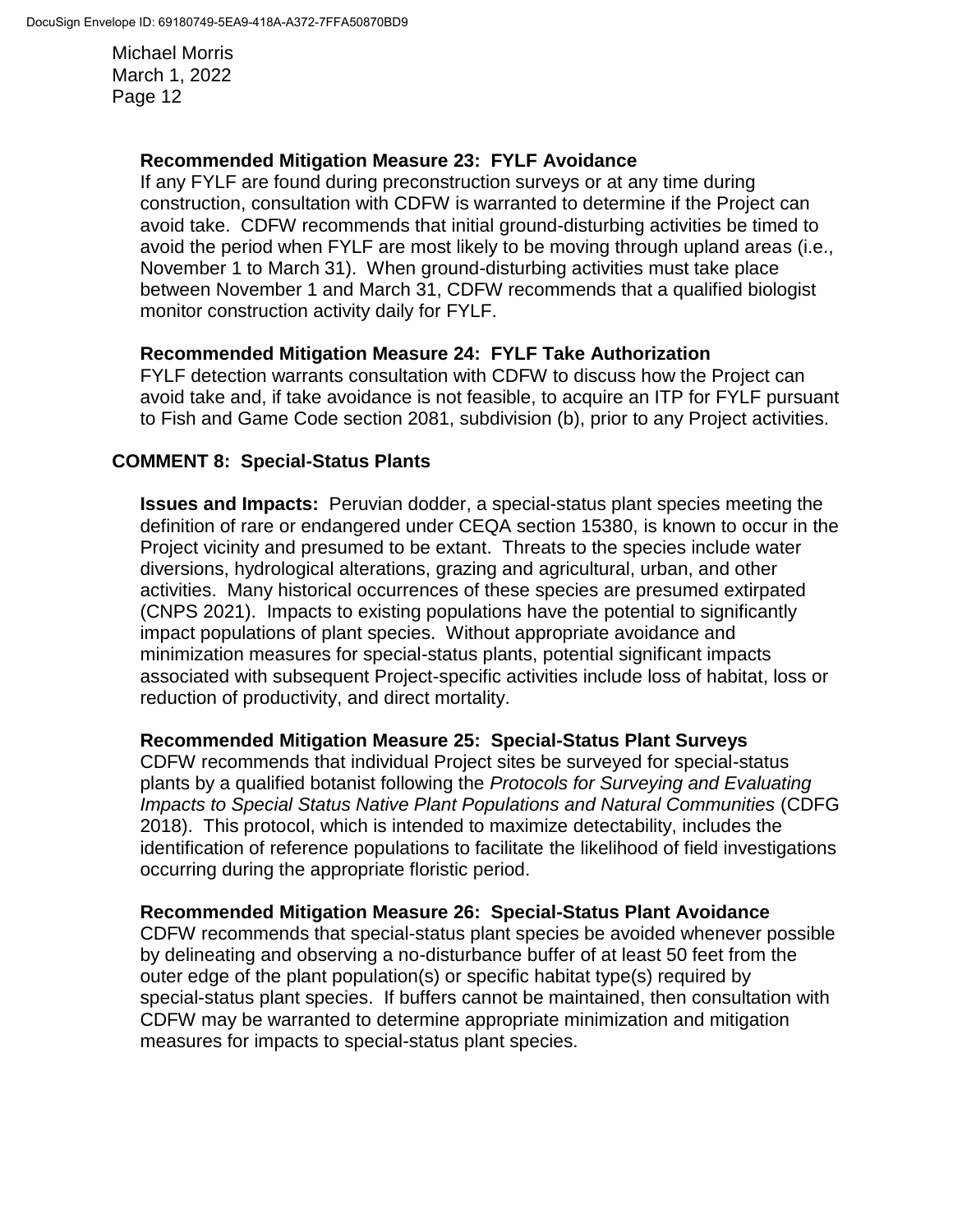### **Recommended Mitigation Measure 27: Listed Plant Species Take Authorization**

If a State-listed plant species is identified during botanical surveys, consultation with CDFW is warranted to determine if the Project can avoid take. If take cannot be avoided, authorization through acquisition of an ITP, pursuant to Fish and Game Code section 2081, subdivision (b) is warranted.

## **COMMENT 9: Burrowing Owl (BUOW)**

**Issues and Impacts:** BUOW inhabit open grassland containing small mammal burrows, a requisite habitat feature used for nesting and cover. BUOW may also occur in some agricultural areas, ruderal grassy fields, vacant lots, and pastures if the vegetation structure is suitable and there are useable burrows and foraging habitat in the area (Gervais et al. 2008). BUOW occurrences have been documented in the Project vicinity, and habitat both within and bordering the Project site supports suitable habitat for BUOW (CDFW 2022).

BUOW rely on burrow habitat year-round for their survival and reproduction. The Project and surrounding area contain remnant undeveloped land but is otherwise intensively managed for agriculture; therefore, subsequent ground-disturbing activities associated with subsequent constructions have the potential to significantly impact local BUOW populations. In addition, and as described in CDFW's *Staff Report on Burrowing Owl Mitigation* (CDFG 2012), excluding and/or evicting BUOW from their burrows is considered a potentially significant impact under CEQA. Potentially significant impacts to nesting and non-nesting BUOW can also occur as a result of ground-impacting activity, such as grading and flooding within active and fallow agricultural areas, and as a result of noise, vibration, and other disturbance caused by equipment and crews. Potential impacts associated with Project activities and land conversion include habitat loss, burrow collapse, inadvertent entrapment, nest abandonment, reduced reproductive success, reduction in health and vigor of eggs and/or young, and direct mortality of individuals.

#### **Recommended Mitigation Measure 28: BUOW Habitat Assessment**

CDFW recommends that a qualified biologist conduct a habitat assessment in advance of implementation of Project activities, to determine if the Project area or its vicinity contains suitable habitat for BUOW.

#### **Recommended Mitigation Measure 29: BUOW Surveys**

Where suitable habitat is present on or in the vicinity of the Project area, CDFW recommends assessing presence or absence of BUOW by having a qualified biologist conduct surveys following the California Burrowing Owl Consortium (1993) *Burrowing Owl Survey Protocol and Mitigation Guidelines* and the CDFG (2012) *Staff Report on Burrowing Owl Mitigation*. Specifically, these documents suggest three or more surveillance surveys conducted during daylight, with each visit occurring at least three weeks apart during the peak breeding season of April 15 to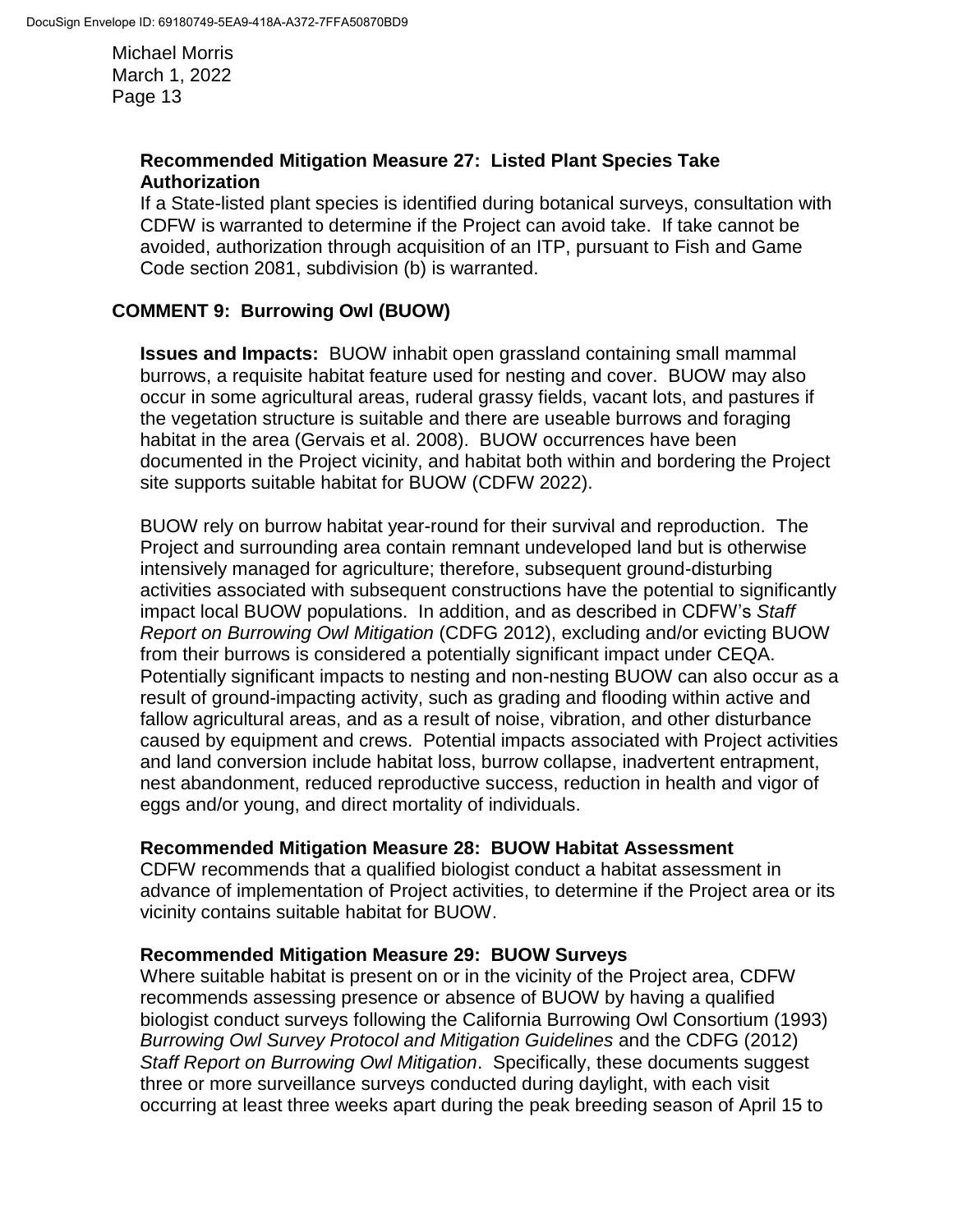> July 15, when BUOW are most detectable. In addition, CDFW advises that surveys include a minimum 500-foot survey radius around the Project area.

#### **Recommended Mitigation Measure 30: BUOW Avoidance**

CDFW recommends that no-disturbance buffers, as outlined by CDFG (2012), be implemented prior to and during any ground-disturbing activities, and specifically that impacts to occupied burrows be avoided in accordance with the following table unless a qualified biologist approved by CDFW verifies through non-invasive methods that either: 1) the birds have not begun egg laying and incubation; or 2) that juveniles from the occupied burrows are foraging independently and are capable of independent survival.

| Location      | Time of Year   | Level of Disturbance |       |                 |
|---------------|----------------|----------------------|-------|-----------------|
|               |                | Low                  | Med   | High            |
| Nesting sites | April 1-Aug 15 | $200 \; \text{m}^*$  | 500 m | 500 m           |
| Nesting sites | Aug 16-Oct 15  | 200 m                | 200 m | 500 m           |
| Nesting sites | Oct 16-Mar 31  | 50 m                 | 100 m | $500 \text{ m}$ |

 $*$  meters  $(m)$ 

### **Recommended Mitigation Measure 31: BUOW Eviction and Mitigation**

If BUOW are found within these recommended buffers and avoidance is not possible, it is important to note that according to CDFG (2012), evicting birds from burrows is not a take avoidance, minimization, or mitigation method and is instead considered a potentially significant impact under CEQA. If it is necessary for Project implementation, CDFW recommends that burrow exclusion be conducted by qualified biologists and only during the non-breeding season, before breeding behavior is exhibited and after the burrow is confirmed empty through non-invasive methods, such as surveillance. CDFW then recommends mitigation in the form of replacement of occupied burrows with artificial burrows at a minimum ratio of one burrow collapsed to one artificial burrow constructed (1:1) to mitigate for evicting BUOW and the loss of burrows. BUOW may attempt to colonize or re-colonize an area that will be impacted; thus, CDFW recommends ongoing surveillance at a rate that is sufficient to detect BUOW if they return.

## **COMMENT 10: Special-Status Bat Species**

**Issues and Impacts**: Hoary bat, pallid bat, Western mastiff bat, and Western red bat have been documented within and adjacent to the Merced River corridor near the Project area (CDFW 2022). In addition, habitat features are present that have the potential to support these bat species.

Western mastiff bat, pallid bat, and Western mastiff bat are known to roost in buildings, caves, tunnels, cliffs, crevices, and trees. (Lewis 1994). Hoary bat roosts in trees and foliage, and Western red bat is highly associated with riparian habitat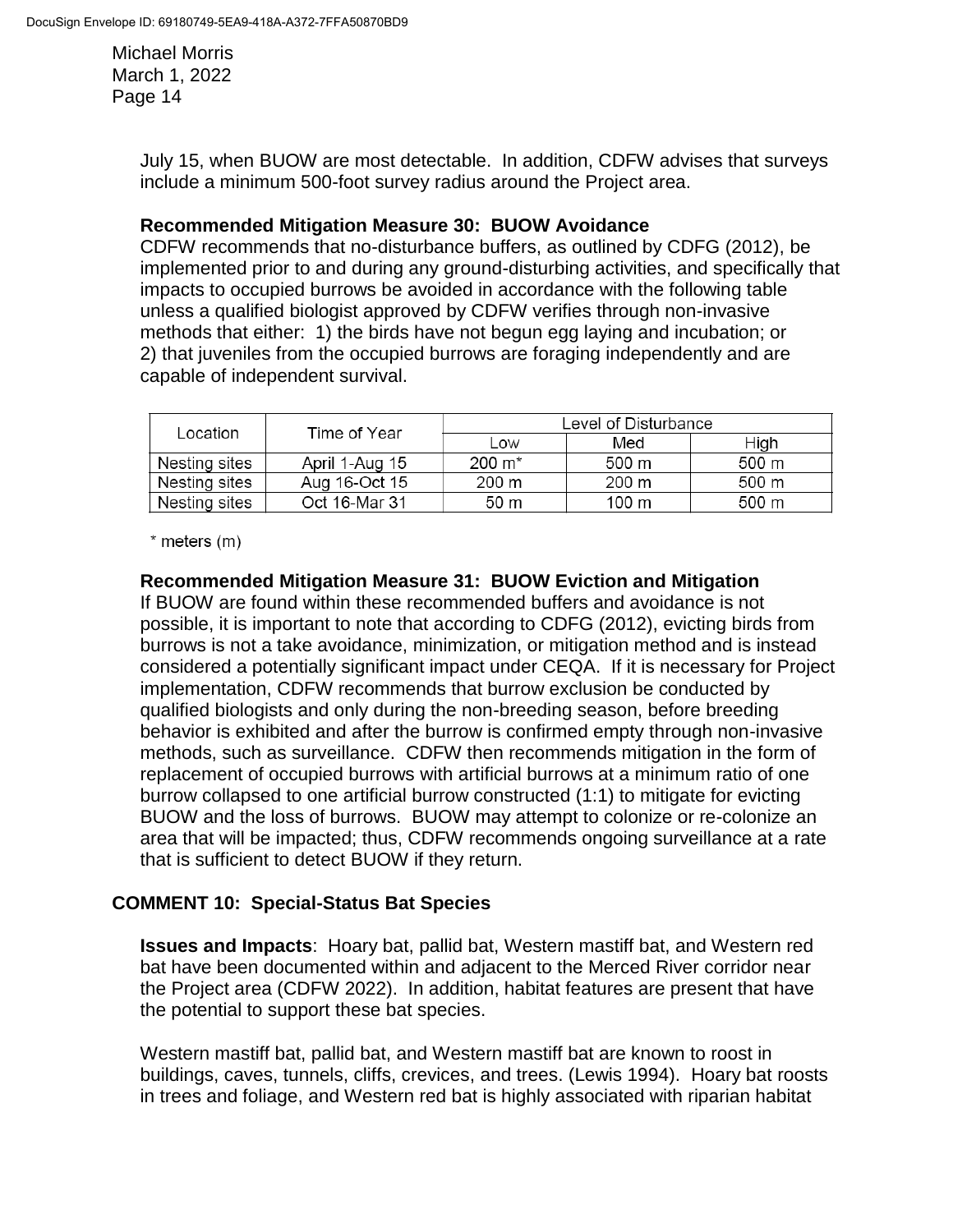> (Peirson et al. 2006). Project activities have the potential to affect habitat upon which special-status bat species depend for successful breeding and have the potential to impact individuals and local populations. Without appropriate avoidance and minimization measures for special-status bat species, potential significant impacts resulting from ground- and vegetation-disturbing activities associated with Project activities include habitat loss, inadvertent entrapment, roost abandonment, reduced reproductive success, reduction in health and vigor of young, and direct mortality of individuals.

#### **Recommended Mitigation Measure 32: Bat Roost Habitat Assessment**

CDFW recommends that a qualified biologist conduct a habitat assessment well in advance of Project implementation to determine if the Project area or its immediate vicinity contains suitable roosting habitat for special-status bat species.

#### **Recommended Mitigation Measure 33: Bat Surveys**

If suitable habitat is present, CDFW recommends assessing presence/absence of special-status bat roosts by conducting surveys during the appropriate seasonal period of bat activity. CDFW recommends methods such as evening emergence surveys or bat detectors to determine whether bats are present.

### **Recommended Mitigation Measure 34: Bat Roost Disturbance Minimization and Avoidance**

If bats are present, CDFW recommends that a 100-foot no-disturbance buffer be placed around the roost and that a qualified biologist who is experienced with bats monitor the roost for signs of disturbance to bats from Project activity. If a bat roost is identified and work is planned to occur during the breeding season, CDFW recommends that no disturbance to maternity roosts occurs and that CDFW be consulted to determine measures to prevent breeding disruption or failure.

## **COMMENT 11: Western Pond Turtle (WPT)**

**Issues and Impacts:** WPT are documented in the Project area (CDFW 2022), and a review of aerial imagery shows requisite habitat features that WPT utilize for nesting, overwintering, dispersal, and basking occur in the Project area. These features include aquatic and terrestrial habitats such as rivers, lakes, reservoirs, ponded areas, irrigation canals, riparian, and upland habitat. WPT are known to nest in the spring or early summer within 100 meters of a water body, although nest sites as far away as 500 meters have also been reported (Thomson et al. 2016). Noise, vegetation removal, movement of workers, construction and ground disturbance as a result of Project activities have the potential to significantly impact WPT populations. Without appropriate avoidance and minimization measures for WPT, potentially significant impacts associated with Project activities could include nest reduction, inadvertent entrapment, reduced reproductive success, reduction in health or vigor of eggs and/or young, and direct mortality.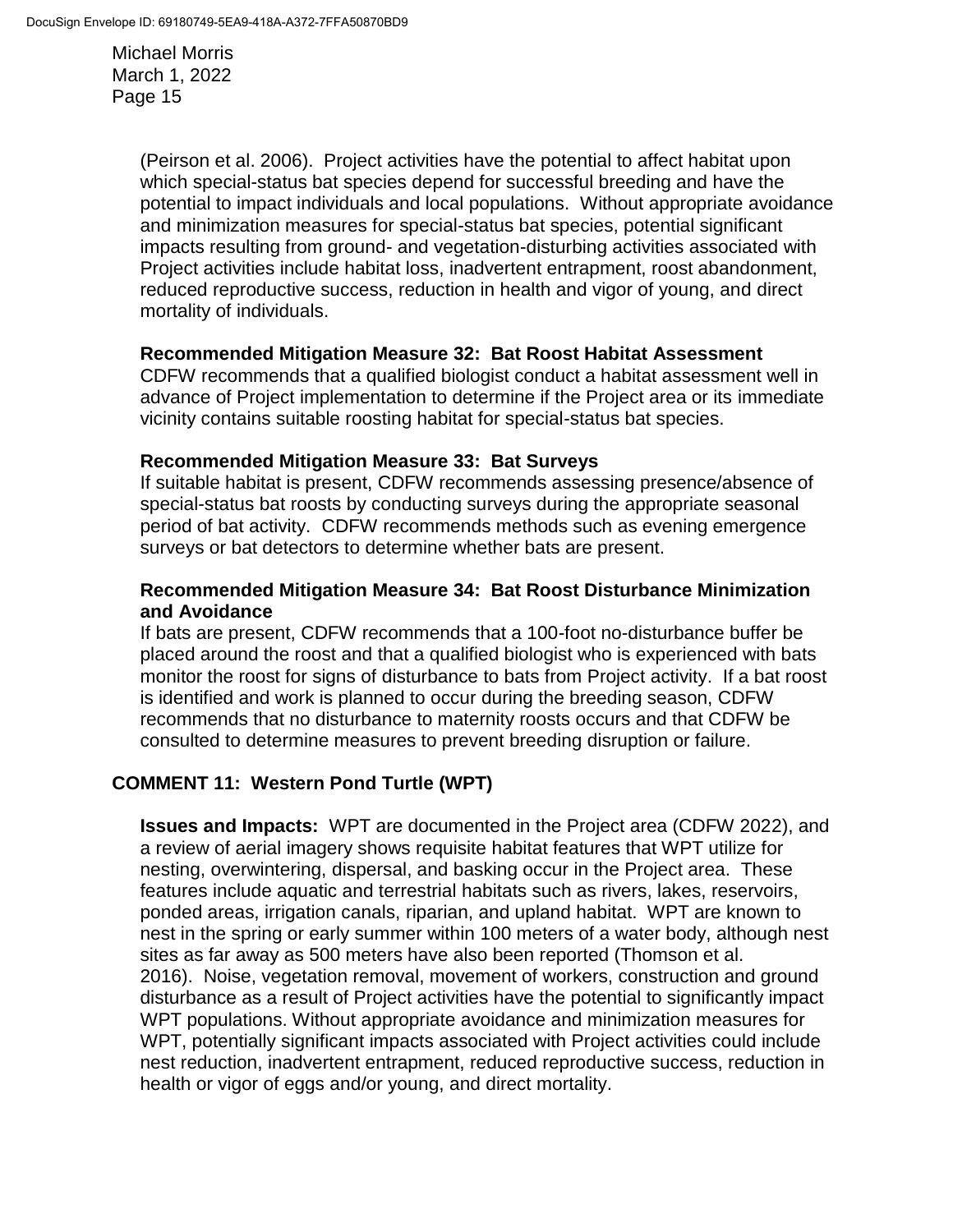#### **Recommended Mitigation Measure 35: WPT Surveys**

CDFW recommends that a qualified biologist conduct focused surveys for WPT within 10 days prior to Project implementation. In addition, CDFW recommends that focused surveys for nests occur during the egg-laying season of March through August.

#### **Recommended Mitigation Measure 36: WPT Avoidance and Minimization**

CDFW recommends that any WPT nests that are discovered remain undisturbed with a no-disturbance buffer maintained around the nest until the eggs have hatched and neonates are no longer in the nest or Project areas. If WPT individuals are discovered at the site during surveys or Project activities, CDFW recommends that they be allowed to move out of the area of their own volition without disturbance.

# **COMMENT 12: Crotch Bumble Bee (CBB)**

**Issues and Impacts:** CBB is a rare and endemic bumble bee species and has been documented within the Project area (CDFW 2022). Suitable habitat includes areas of grasslands and upland scrub that contain requisite habitat elements, such as small mammal burrows. CBB primarily nest in late February through late October underground in abandoned small mammal burrows but may also nest under perennial bunch grasses or thatched annual grasses, underneath brush piles, in old bird nests, and in dead trees or hollow logs, and in structures (Williams et al. 2014, Hatfield et al. 2015). Overwintering sites utilized by mated queens include soft, disturbed soil (Goulson 2010), or under leaf litter or other debris (Williams et al. 2014).

CBB was once common throughout most of the central and southern California; however, it now appears to be absent from most of it, especially in the central portion of its historic range within California's Central Valley (Hatfield et al. 2015). Analyses by the Xerces Society et al. (2018) suggest there have been declines in relative abundance of CBB by 98% and persistence by 80% over the last ten years. Without appropriate avoidance and minimization measures, potentially significant impacts associated with ground- and vegetation-disturbing activities associated with construction of the Project include loss of foraging plants, changes in foraging behavior, burrow collapse, nest abandonment, reduced nest success, reduced health and vigor of eggs, young and/or queens, in addition to direct mortality.

## **Recommended Mitigation Measure 37: CBB Surveys and Avoidance**

CDFW recommends that all small mammal burrows and thatched/bunch grasses be surveyed for the species during the optimal flight period (April 1-July 31) during peak blooming period of preferred plant species prior to Project implementation. Avoidance of detected queens or workers is encouraged to allow CBB to leave the Project site on their own volition. Avoidance and protection of a detected nests prior to or during Project implementation is encouraged with delineation and observance of a 50-foot no-disturbance buffer.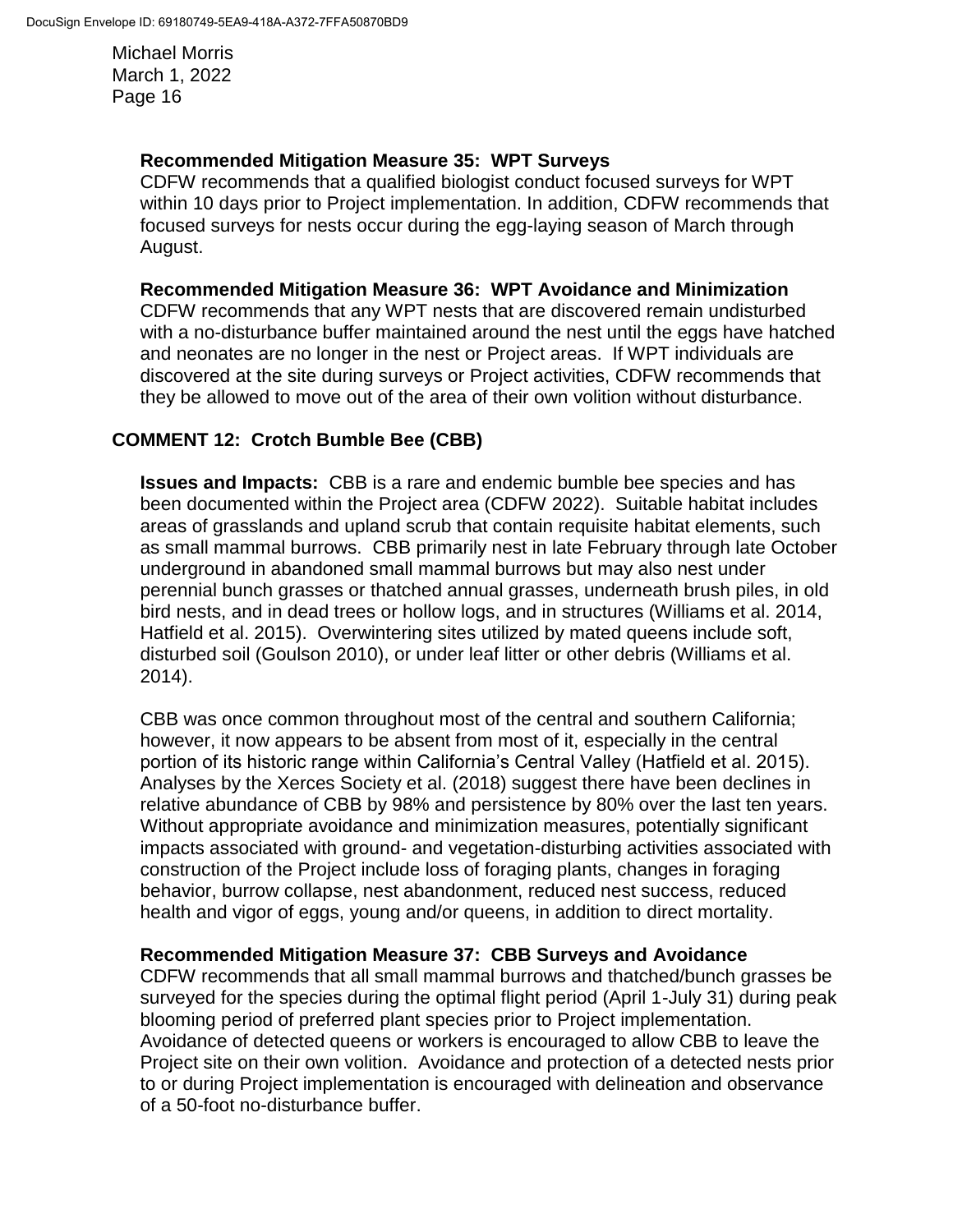## **COMMENT 13: Other State Species of Special Concern**

**Issues and Impacts:** American badger, Merced kangaroo rat, San Joaquin pocket mouse, and western spadefoot are known to inhabit grassland and upland shrub areas with friable soils (Williams 1986, Thomson et al. 2016). These species have been documented to occur in the vicinity of the Project, which supports requisite habitat elements for these species (CDFW 2022).

Habitat loss threatens all of the species mentioned above (Williams 1986, Thomson et al. 2016). Habitat within and adjacent to the Project represents some of the only remaining undeveloped land in the vicinity, which is otherwise intensively managed for agriculture. Without appropriate avoidance and minimization measures for these species, potentially significant impacts associated with ground disturbance include habitat loss, nest/den/burrow abandonment, which may result in reduced health or vigor of eggs and/or young, and direct mortality.

#### **Recommended Mitigation Measure 38: Habitat Assessment**

CDFW recommends that a qualified biologist conduct a habitat assessment in advance of project implementation, to determine if Project areas or their immediate vicinity contain suitable habitat for the species mentioned above.

#### **Recommended Mitigation Measure 39: Surveys**

If suitable habitat is present, CDFW recommends that a qualified biologist conduct focused surveys for applicable species and their requisite habitat features to evaluate potential impacts resulting from ground and vegetation disturbance.

#### **Recommended Mitigation Measure 40: Avoidance**

Avoidance whenever possible is encouraged via delineation and observance of a 50-foot no-disturbance buffer around dens of mammals like the American badger as well as the entrances of burrows that can provide refuge for small mammals, reptiles, and amphibians.

**Would the Project have a substantial adverse effect on any riparian habitat or other sensitive natural community identified in local or regional plans, policies, regulations, or by CDFW or USFWS?** 

#### **COMMENT 14: Wetland, Riparian, and Floodplain Habitats**

**Issues and Impacts:** The Project area is within the Merced River and associated floodplain and contains wetland and riparian habitat features. The surrounding area is an agricultural landscape mosaic that also maintains undeveloped habitats and vernal pool habitat. Project activities such as water diversion and any associated ground disturbances have the potential to involve temporary and permanent impacts to these habitat features. Project activities have the potential to result in temporary and permanent impacts to these features through surface water diversion, habitat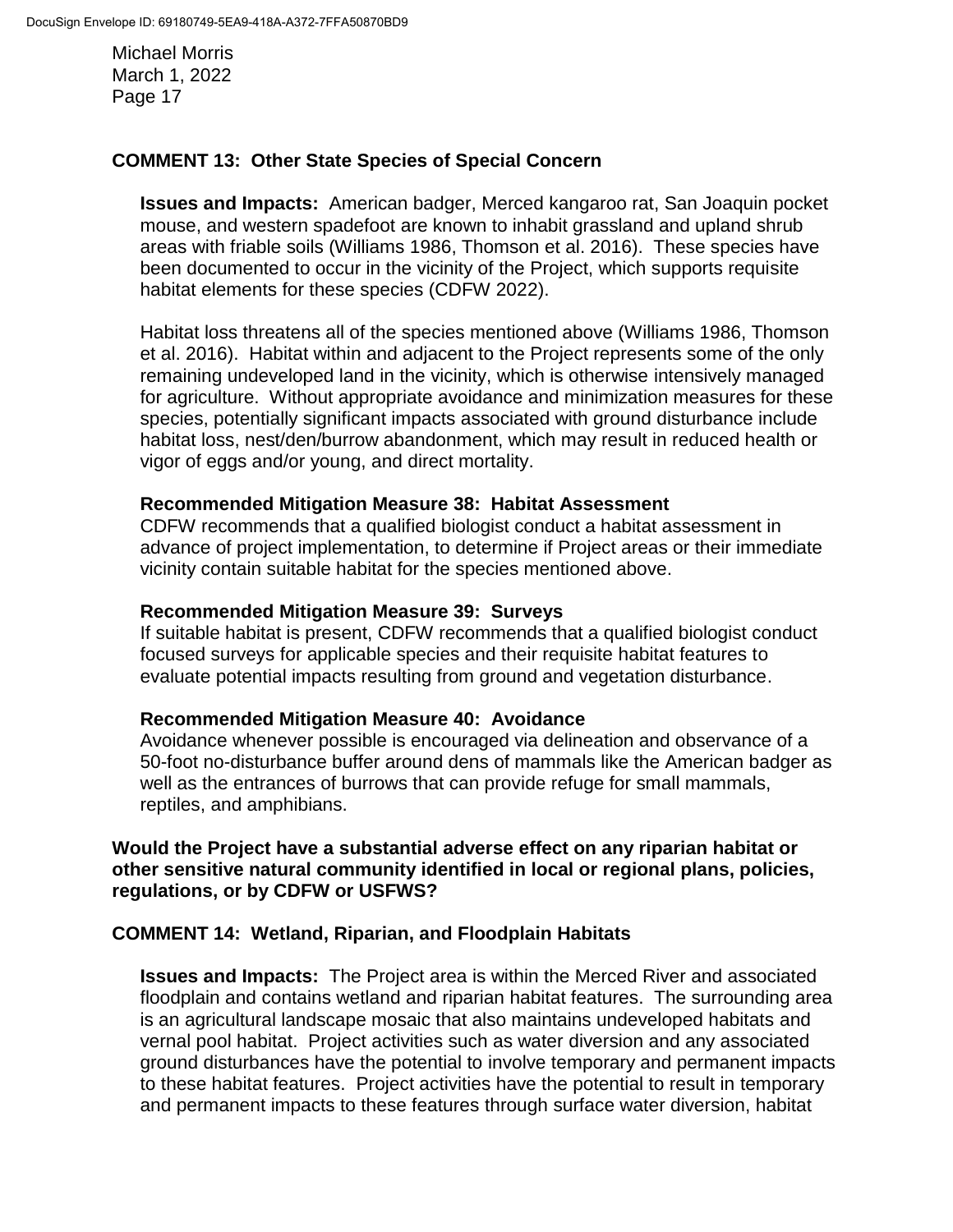> conversion, grading, fill, and related development. Riparian and associated floodplain and wetland areas are valuable for their ecosystem processes such as protecting water quality by filtering pollutants and transforming nutrients; stabilizing stream banks to prevent erosion and sedimentation/siltation; and dissipating flow energy during flood conditions, thereby spreading the volume of surface water, reducing peak flows downstream; and increasing the duration of low flows by slowly releasing stored water into the channel through subsurface flow. The Fish and Game Commission policy regarding wetland resources discourages development or conversion of wetlands that results in any net loss of wetland acreage or habitat value. Habitat conversion, construction, grading, and fill activities within these features also has the potential to impact downstream waters as a result of Project site impacts leading to erosion, scour, and changes in stream morphology.

#### **Recommended Mitigation Measure 41: Stream and Wetland Mapping**

CDFW recommends that formal stream mapping and wetland delineation be conducted by a qualified biologist or hydrologist, as warranted, to determine the baseline location, extent, and condition of streams (including any floodplain) and wetlands within and adjacent to the Project area. Please note that while there is overlap, State and Federal definitions of wetlands differ, and complete stream mapping commonly differs from delineations used by the United States (U.S.) Army Corps of Engineers specifically to identify the extent of Waters of the U.S. Therefore, it is advised that the wetland delineation identify both State and Federal wetlands in the Project area as well as the extent of all streams including floodplains, if present, within the Project area. CDFW advises that site map(s) depicting the extent of any activities that may affect wetlands, lakes, or streams be included with any Project site evaluations, to clearly identify areas where stream/riparian and wetland habitats could be impacted from Project activities.

#### **Recommended Mitigation Measure 42: Stream and Wetland Habitat Mitigation**

CDFW recommends that the potential direct and indirect impacts to stream/riparian and wetland habitat be analyzed according to each Project activity. Based on those potential impacts, CDFW recommends that the MND include measures to avoid, minimize, and/or mitigate those impacts. CDFW recommends that impacts to riparian habitat, including biotic and abiotic features, take into account the effects to stream function and hydrology from riparian habitat loss or damage, as well as potential effects from the loss of riparian habitat to special-status species already identified herein. CDFW recommends that losses to wetland or riparian habitats be offset with corresponding habitat restoration incorporating native vegetation to replace the value to fish and wildlife provided by the habitats lost from Project implementation. If on-site restoration to replace habitats is not feasible, CDFW recommends offsite mitigation by restoring or enhancing in-kind riparian or wetland habitat and providing for the long-term management and protection of the mitigation area, to ensure its persistence.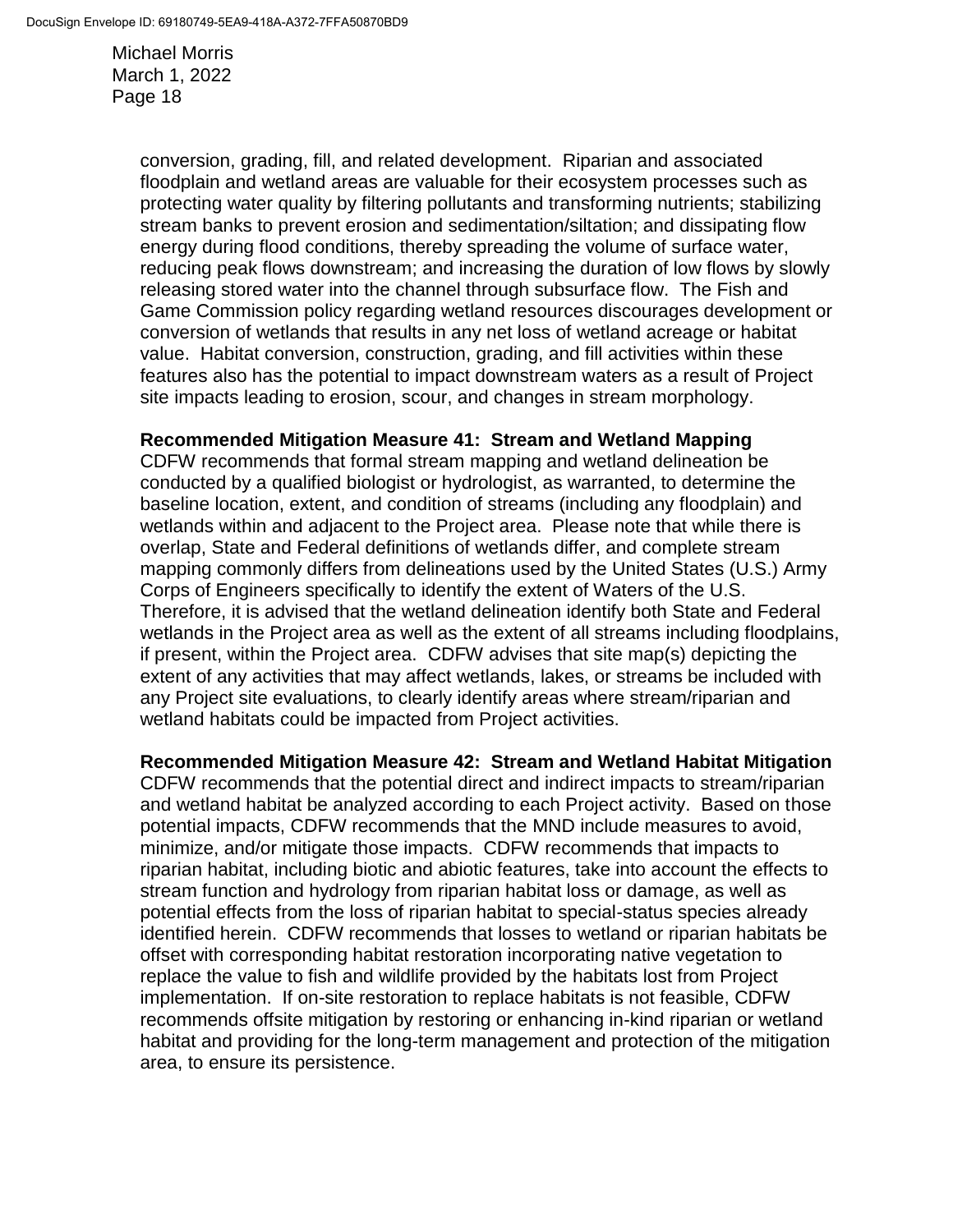## **COMMENT 15: Water Rights and Impacts from Surface Water Diversion:**

**Issues and Impacts:** The MND is unclear about the amount of surface water diversion proposed for each diverter, under differing riverine flow conditions (e.g., low summer flows vs high winter flows). This information is necessary to determine impacts to the fish and wildlife resources from these diversions. CDFW recommends that the MND provide a detailed description of the water rights, entitlements, and amounts associated with each of the proposed surface water diversions. CDFW also recommends that the MND address any applications or change petitions that may be filed due to surface flow diversion in excess of the current entitlements allowed under the Cowell Agreement. CDFW, as Trustee Agency, is consulted by the SWRCB during the water rights process to provide terms and conditions designed to protect fish and wildlife prior to appropriation of the State's water resources. Given the potential for impacts to sensitive species and their habitats, it is advised that required consultation with CDFW occur well in advance of any SWRCB application process.

### **Recommended Mitigation Measure 43: Aquatic Ecosystem Monitoring and Mitigation**

CDFW recommends that the MND include requirements to identify, evaluate, and monitor all aquatic ecosystems and fish and wildlife resources therein that would be affected by Project activities related to surface water diversion, and develop a plan to offset losses caused by changes in hydrology associated with the Project. The plan should address mitigation for impacted habitat value and function, to achieve a minimum no net loss of these habitats, consistent with California Fish and Game Commission policy on Wetlands Resources.

## **Editorial Comments and/or Suggestions**

**Spawning Riffles:** Section 2.2, page13, states, "Spawning riffles would be designed to provide sufficient water head to drive water into diversion canals, and to persist in the system for 5-10 years under current flow and sediment regimes. Spawning riffles would thus replace the function of temporary in-channel berms and remove the need for these berm features." CDFW recommends that the MND provide an analysis of how the spawning riffles are expected to degrade over the 10-year timeframe, and how this could impact fisheries. CDFW also recommends that the MND analyze how spawning riffles will be impacted by the expected changes in the flow regime by the implementation of other ongoing permitting processes including the Bay-Delta Water Quality Control Plan.

**Description of Construction Activities and Location:** The Project description in Section 2.2.2. of the MND is vague and general in nature. The MND mentions the various Project components such as gravel berm construction, staging and stockpile areas, and temporary diversion works, but gives no further details. Specific details of the construction activities and location of these activities within the river channel and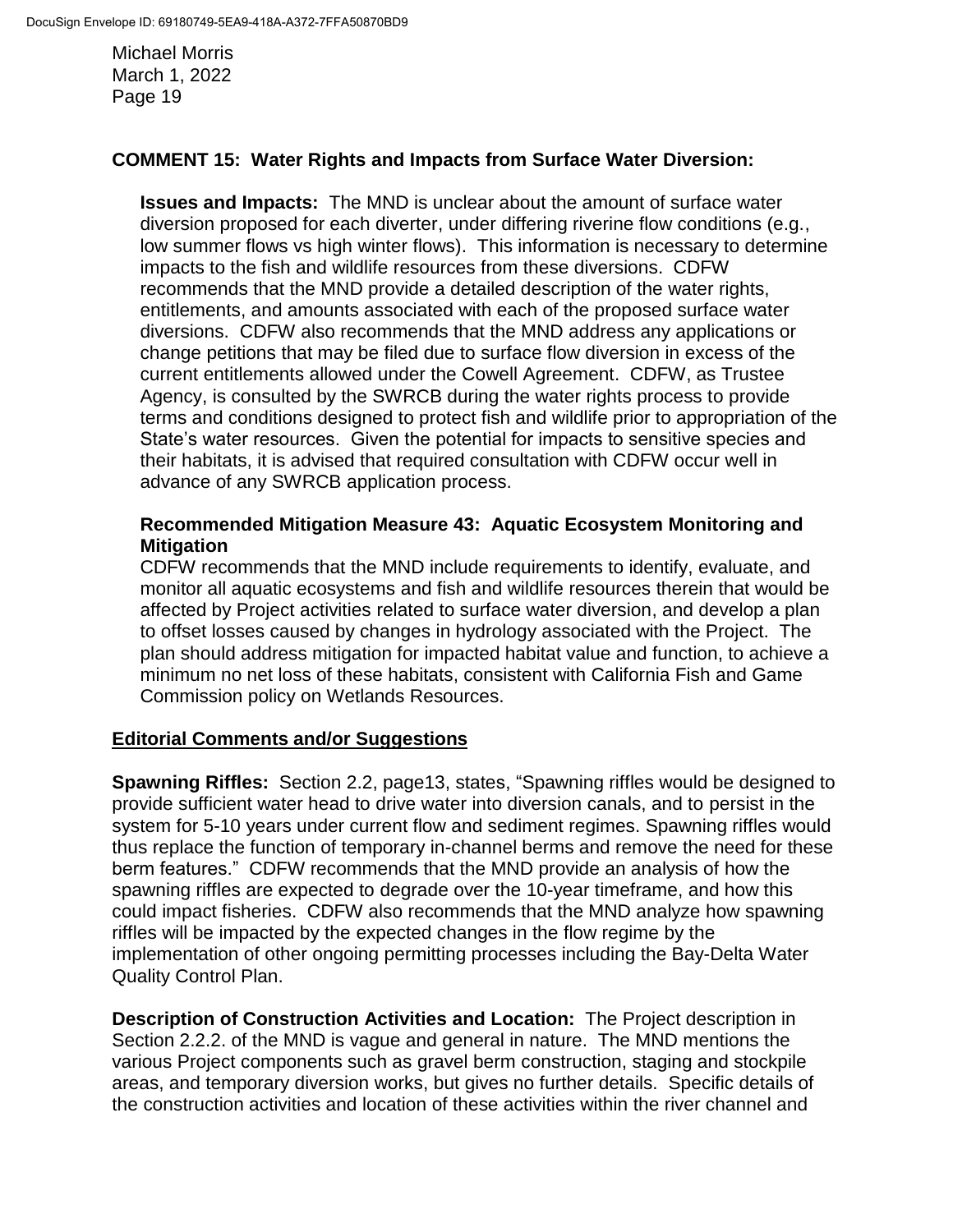surrounding area are necessary to adequately determine impacts to fish and wildlife and associated habitat, and suitable avoidance, minimization, and mitigation measures. **Fish Screening:** The MND proposes that each diversion structure associated with the Project will be fitted with fish screens. The MND provides insufficient information on the actual design and placement of fish screening structures within the stream channel. The design and installation of the fish screening structures must be done in consultation with, and approval of, CDFW and the National Martine Fisheries Service (NMFS). Detailed engineering and design information must be included in the MND, and CDFW recommends the recirculation of the MND to include the fish screen designs and proposed placement within the Merced River. CDFW recommends fish screening meeting criteria as outlined in the NMFS(1997) *Fish Screening Criteria for Anadromous Salmonids*, to prevent the removal, entrainment, or impingement of small fish and other wildlife as water is diverted out of the Merced River.

**Flow Regime and Floodplain Analysis:** Section 2.2.2, page 19, states, "The restoration design will utilize hydrogeomorphic scaling relationships between flow and river form and ecohydraulics to optimize habitat for spawning and rearing Chinook Salmon." Information about which flow regime the Project is designed for is lacking in the MND. The MND should provide information whether flow regime is based on the current Federal Energy Regulatory Commission (FERC) license, the FERC Federal Environmental Impact Statement, the (waived) 401 Water Quality Certification for the FERC projects, the Bay-Delta Water Quality Control Plan, or some other flow regime. This is important to address in the MND because there are multiple regulatory permitting processes in progress (some listed above) that would change the flow schedule, potentially significantly, for the Merced River. None of these processes are completed and this makes it difficult to predict and analyze future flow amounts and their impacts. CDFW recommends that the MND include information and analysis of the expected flow schedule requirements for the Merced River and how this will impact floodplain elevations. This includes addressing the flows or stages that are expected to inundate the surrounding floodplain, and the expected frequency of inundation. This information is important for determining how Project components are built at appropriate elevations within the floodplain to avoid stranding and other impacts to fisheries.

Additional examples of CDFW concerns about floodplain design, flow regimes, and needed clarity in the MND include the following:

- The conceptual design of the Cowell 1 diversion enhancement, in Section 2.2.2.4, shows the designed floodplain dead-ending, which could create a stranding potential as the river stage recedes. Whether or not this is problematic will depend on the elevations and design of the floodplain.
- The conceptual design of Cowell 2 diversion enhancement, Section 2.2.2.5, is vague. CDFW recommends that the MND detail the locations of the side channels and whether they will connect to an existing channel. For the reasons stated above, information is needed to specify what flows these channels will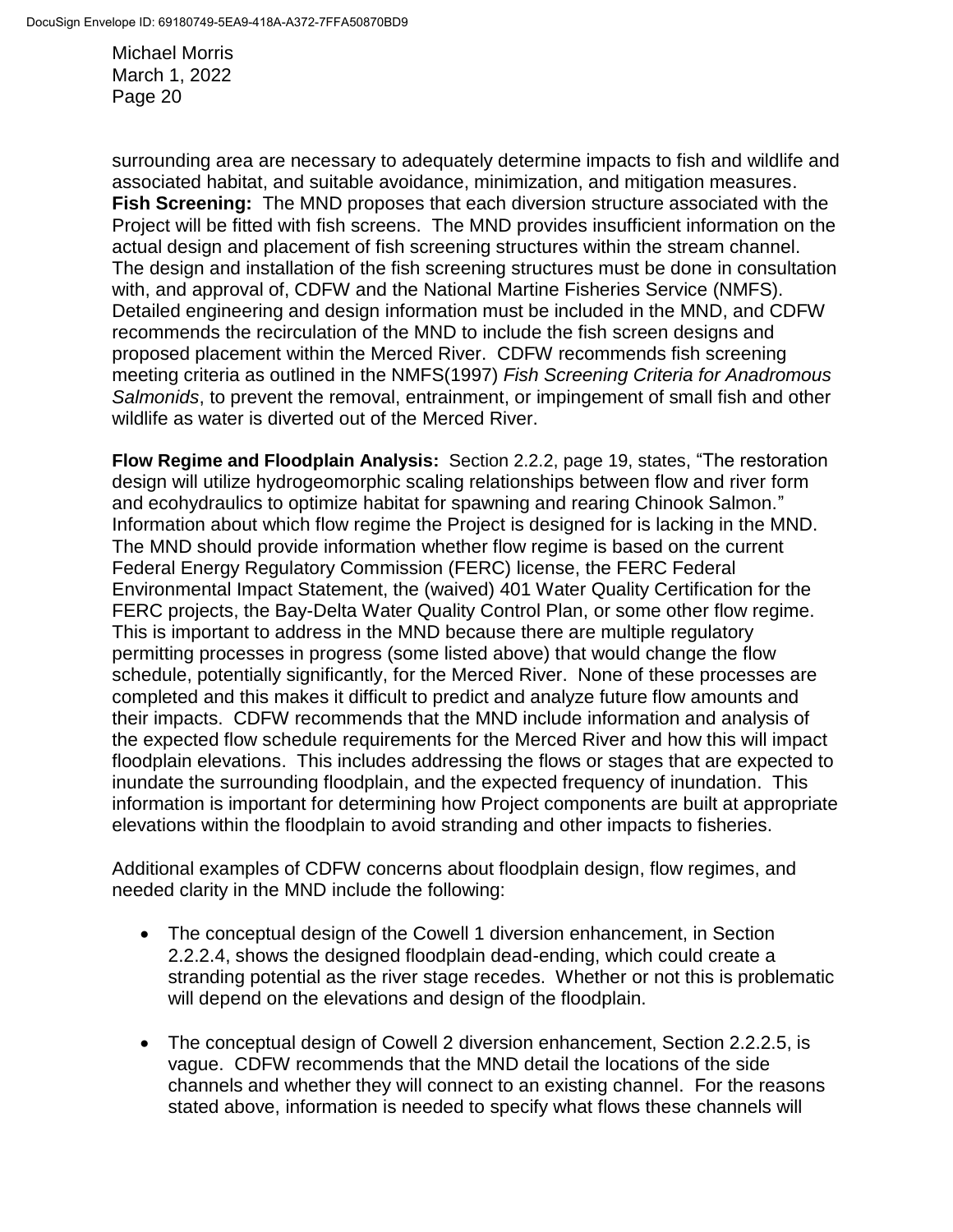> inundate. The selective fill channel in Figure 7 is confusing in that it appears to fill in the Merced River at that location. Clarification is needed regarding what riverine fill would occur and how the river would flow through this area.

- The conceptual design of the Cuneo enhancement, Section 2.2.2.6, lacks information about the elevation of the surrounding floodplain, how the floodplain would drain, and whether this would result in fish stranding. CDFW recommends that the MND include the design plan for the riffles, as the MND states that the riffles for the Cuneo portion of the Project will be engineered. How this design differs from the riffles constructed elsewhere in the Project is unclear.
- The MND, page 27, states that the channel of the Cuneo site may be lined with concrete or cement to reduce infiltration. However, impacts to fish and wildlife, existing habitat, and surface/subsurface flow from lining these channels is not analyzed in the MND. CDFW recommends including an impact analysis in the MND for this Project activity, to include impacts to groundwater infiltration and whether this type of activity was analyzed within the Merced Groundwater Sustainability Plan.
- The MND, page 26, states for the Cuneo portion of the Project, "Approximately 40 cubic feet per second (cfs) are diverted at this ditch during the irrigation season to supply diverters with 10-15 cfs of water, with a small amount diverted year-round for livestock needs." Whether or not this is the allowed amount of water (via Water Right) for the Cuneo diversion, it is the current diversion amount analyzed in the MND. CDFW recommends against any new design or installation that would accommodate a greater diversion amount without an analysis of how the change would affect or be offset by diversions at the other locations.
- The MND Table 5, page 54, lists spring-run Chinook salmon as unlikely to occur, and the Project as not likely to adversely affect. As stated above, CDFW documented the presence of the experimental spring-run Chinook salmon in the Merced Rivers during the 2021 escapement surveys. Please change MND to include this species as present.

**Project Timing and Impacts to Fisheries:** Section 2.2.2, page 15, states that, "…in-stream work will occur from July to 15 October when flows are typically and comparatively low (approximately 200 cfs or less) and active salmonid spawning is not occurring." This statement is no longer accurate: in 2021, CDFW documented spring run Chinook in the Merced River. Spring run Chinook salmon generally begin spawning earlier in the fall (i.e., from September to October) than fall run Chinook. The work window proposed for the Project, beginning from October 15, may no longer be appropriate to avoid impacts to spawning salmon. CDFW recommends that the MND incorporate a new river work window in consultation with CDFW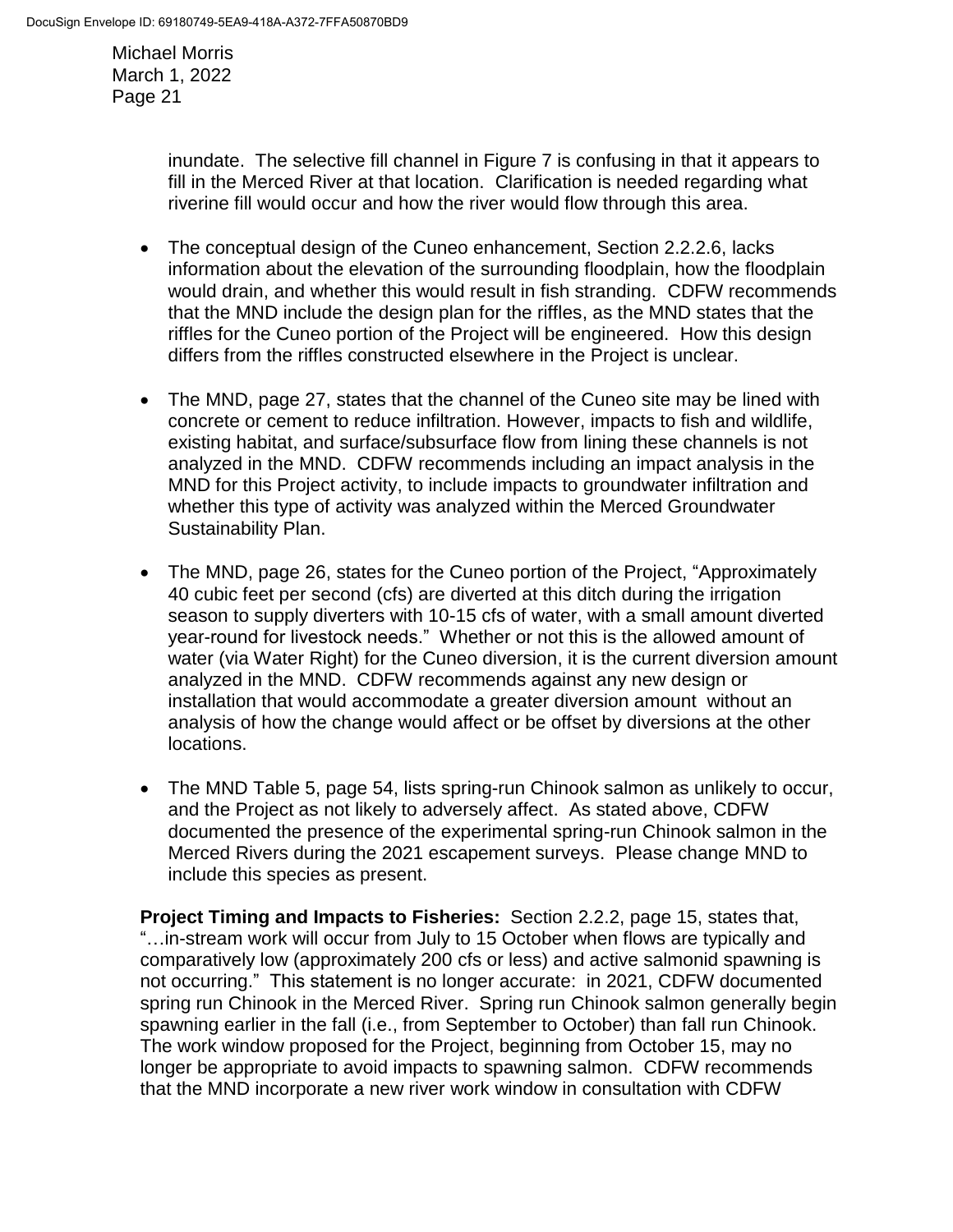> fisheries staff, and include the critical time period for spring-run Chinook salmon in MND Table 6, page 57.

- **Project Timing and Permitting:** CDFW is also concerned about Project timing and permitting considerations. The Monitoring Plan in Appendix C states on page 9 that Project implementation is scheduled to occur during the summer of 2022 and 2023 (Table 1). The Monitoring Plan also states that pre-Project monitoring must be conducted sufficiently in advance of implementation to inform Project design and permitting requirements. CDFW is concerned that the MND has not considered and incorporated the timeframes needed to obtain permits prior to Project implementation. CDFW is also concerned that the MND has not included the timelines needed to complete biological and monitoring surveys, including protocol surveys.
- **Fisheries Reporting:** CDFW recommends that the MND require that Projectrelated sightings of special-status fish species, including lamprey, are reported to CDFW fisheries staff in LaGrange.

**Lake and Streambed Alteration:** Project activities that have the potential to substantially change the bed, bank, and channel of streams and associated wetlands may be subject to CDFW's regulatory authority pursuant to Fish and Game Code section 1600 et seq. Fish and Game Code section 1602 requires an entity to notify CDFW prior to commencing any activity that may (a) substantially divert or obstruct the natural flow of any river, stream, or lake; (b) substantially change or use any material from the bed, bank, or channel of any river, stream, or lake (including the removal of riparian vegetation): (c) deposit debris, waste or other materials that could pass into any river, stream, or lake. "Any river, stream, or lake" includes those that are ephemeral or intermittent as well as those that are perennial. CDFW is required to comply with CEQA in the issuance of a Lake or Streambed Alteration (LSA) Agreement; therefore, if the CEQA document approved for the Project does not adequately describe the Project and its impacts, a subsequent CEQA analysis may be necessary for LSA Agreement issuance. Additional information on notification requirements is available through the Central Region LSA Program at (559) 243-4593 or [R4LSA@wildlife.ca.gov](mailto:R4LSA@wildlife.ca.gov) and the CDFW website: [https://wildlife.ca.gov/Conservation/LSA.](https://wildlife.ca.gov/Conservation/LSA)

**Nesting Birds:** CDFW has jurisdiction over actions with potential to result in the disturbance or destruction of active nest sites or the unauthorized take of birds. Fish and Game Code sections that protect birds, their eggs and nests include sections 3503 (regarding unlawful take, possession or needless destruction of the nest or eggs of any bird), 3503.5 (regarding the take, possession or destruction of any birds-of-prey or their nests or eggs), and 3513 (regarding unlawful take of any migratory nongame bird).

CDFW encourages that Project implementation occur during the bird non-nesting season; however, if Project activities must occur during the breeding season (February through mid-September), the Project applicant is responsible for ensuring that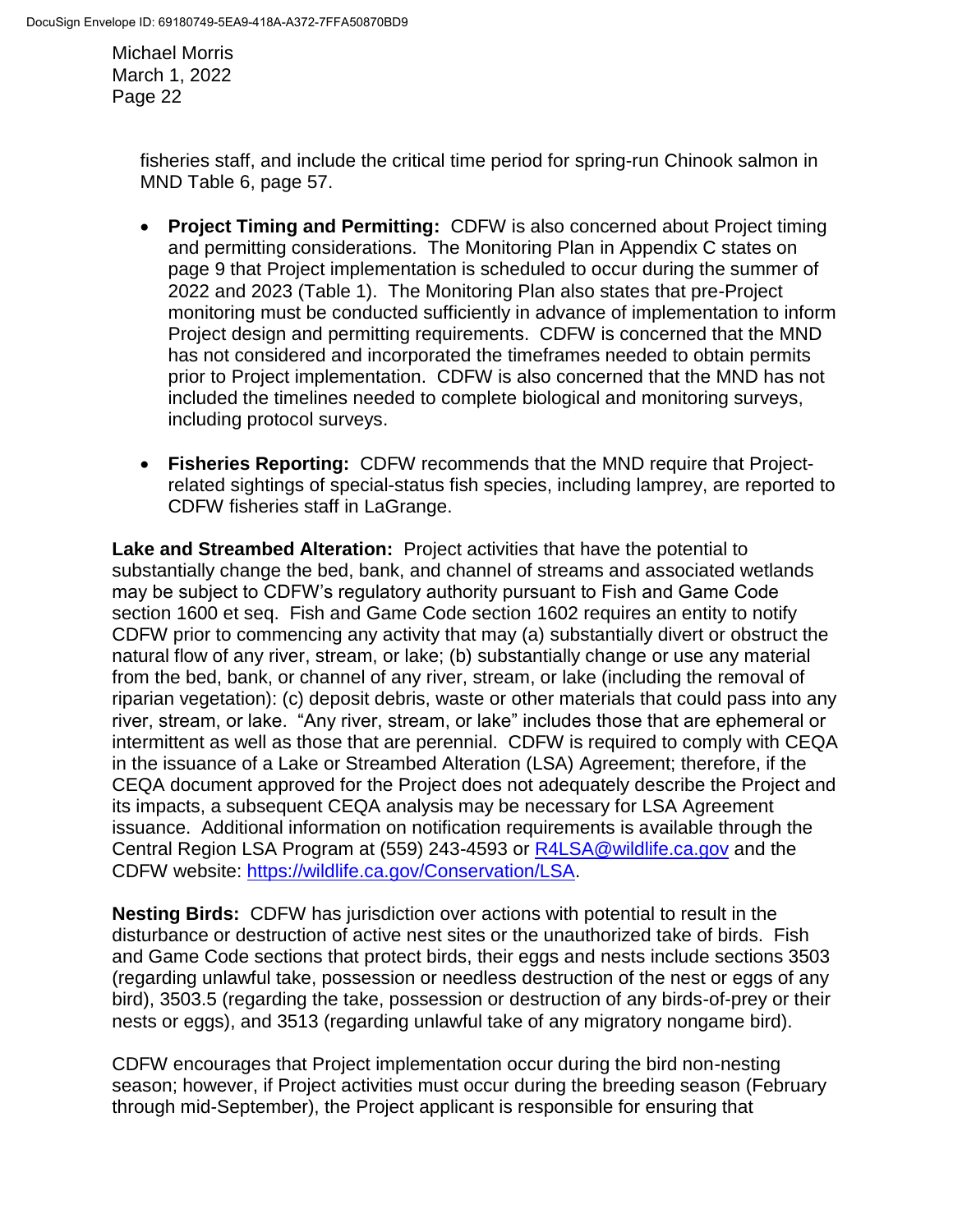implementation of the Project does not result in violation of the Migratory Bird Treaty Act or relevant Fish and Game Code sections as referenced above.

To evaluate Project-related impacts to nesting birds, CDFW recommends that a qualified biologist conduct preconstruction surveys for active nests no more than 10 days prior to the start of ground disturbance to maximize the probability that nests that could potentially be impacted by the Project are detected. CDFW also recommends that surveys cover a sufficient area around the work site to identify nests and determine their status. A sufficient area means any area potentially affected by the Project. In addition to direct impacts (i.e., nest destruction), noise, vibration, and movement of workers or equipment could also affect nests. Prior to initiation of construction activities, CDFW recommends that a qualified biologist conduct a survey to establish a behavioral baseline of all identified nests. Once construction begins, CDFW recommends that a qualified biologist continuously monitor nests to detect behavioral changes resulting from the Project. If behavioral changes occur, CDFW recommends that the work causing that change cease and that CDFW be consulted for additional avoidance and minimization measures.

If continuous monitoring of identified nests by a qualified biologist is not feasible, CDFW recommends a minimum no-disturbance buffer of 250 feet around active nests of nonlisted bird species and a 500-foot no-disturbance buffer around active nests of non-listed raptors. These buffers are advised to remain in place until the breeding season has ended or until a qualified biologist has determined that the birds have fledged and are no longer reliant upon the nest or parental care for survival. Variance from these no-disturbance buffers is possible when there is compelling biological or ecological reason to do so, such as when the construction area would be concealed from a nest site by topography. CDFW recommends that a qualified biologist advise and support any variance from these buffers.

**Endangered Species Act Consultation:** CDFW recommends consultation with the USFWS prior to Project ground disturbance, due to potential impacts to Federal listed species. Take under the ESA is more stringently defined than under CESA; take under ESA may also include significant habitat modification or degradation that could result in death or injury to a listed species, by interfering with essential behavioral patterns such as breeding, foraging, or nesting. Similarly, for potential effects to steelhead and its critical habitat, CDFW recommends consultation with NMFS. Consultation with the USFWS and NMFS in order to comply with ESA is advised well in advance of Project implementation.

## **ENVIRONMENTAL DATA**

CEQA requires that information developed in environmental impact reports and negative declarations be incorporated into a database that may be used to make subsequent or supplemental environmental determinations (Pub. Resources Code, § 21003, subd. (e)). Accordingly, please report any special-status species and natural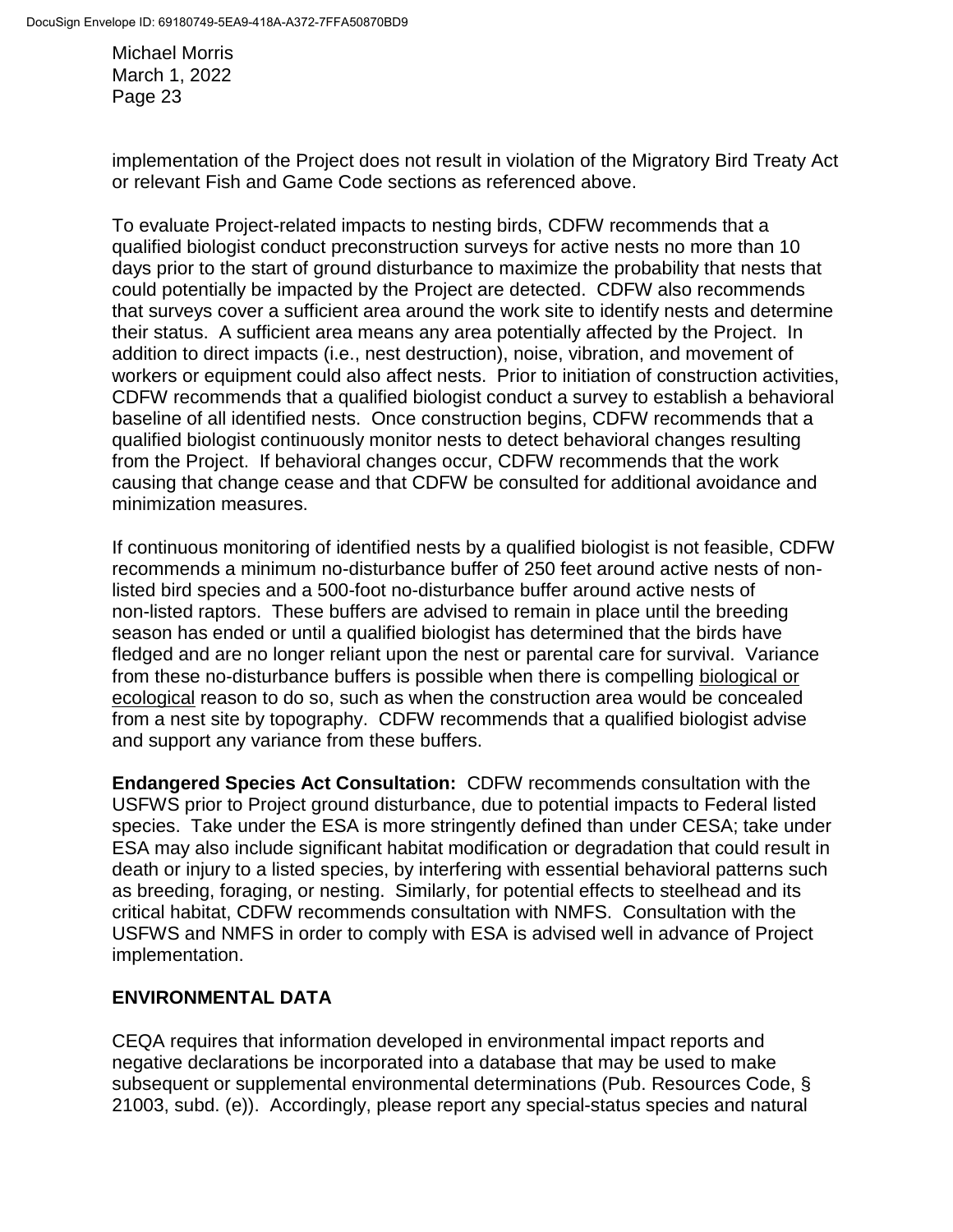communities detected during Project surveys to the California Natural Diversity Database (CNDDB). The CNDDB field survey form can be obtained at the following link: [https://www.wildlife.ca.gov/Data/CNDDB/Submitting-Data.](https://www.wildlife.ca.gov/Data/CNDDB/Submitting-Data) The completed form can be mailed electronically to CNDDB at the following email address: [CNDDB@wildlife.ca.gov.](mailto:cnddb@dfg.ca.gov) The types of information reported to CNDDB can be found at the following link:<https://www.wildlife.ca.gov/Data/CNDDB/Plants-and-Animals>

# **FILING FEES**

The Project, as proposed, would have an impact on fish and/or wildlife, and assessment of filing fees is necessary. Fees are payable upon filing of the Notice of Determination by the Lead Agency and serve to help defray the cost of environmental review by CDFW. Payment of the fee is required in order for the underlying project approval to be operative, vested, and final (Cal. Code Regs, tit. 14, § 753.5; Fish & G. Code, § 711.4; Pub. Resources Code, § 21089).

# **CONCLUSION**

CDFW appreciates the effort that Merced Irrigation District is putting forth to improve these diversions and the related proposed improvements to Merced River fisheries habitats. We are prepared to assist Merced Irrigation District with any questions that may arise from our comments on the MND and Project. If you have any questions regarding this letter, or would otherwise like to discuss our input on the Project, please me at (559) 977-3084 or by email at [Julie.Vance@wildlife.ca.gov.](mailto:Julie.Vance@wildlife.ca.gov)

Sincerely,

DocuSigned by: Julie Vance

**LEA83F09FE08945A...**<br>Julie A. Vance Regional Manager

ec: Patricia Cole Division Chief, San Joaquin Valley Division Sacramento Fish and Wildlife Office United States Fish and Wildlife Service [Patricia\\_Cole@fws.gov](mailto:Patricia_Cole@fws.gov)

> Monica Gutierrez, Acting San Joaquin River Branch Chief NOAA Fisheries West Coast Region 650 Capitol Mall, Suite 5-100 Sacramento, California 95814 [monica.gutierrez@noaa.gov](mailto:monica.gutierrez@noaa.gov)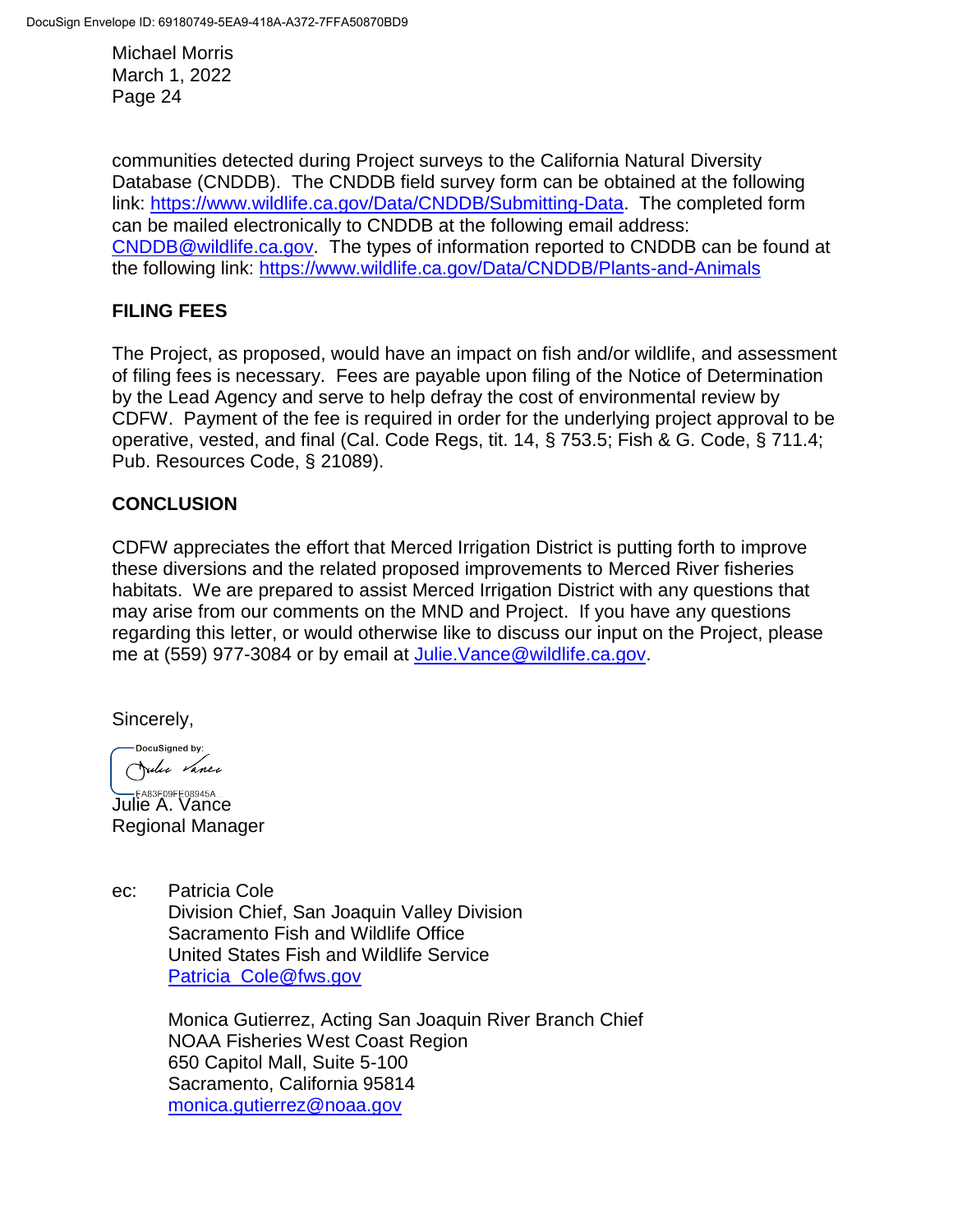DocuSign Envelope ID: 69180749-5EA9-418A-A372-7FFA50870BD9

Michael Morris March 1, 2022 Page 25

> Gretchen Murphey Steve Tsao Annette Tenneboe California Department of Fish and Wildlife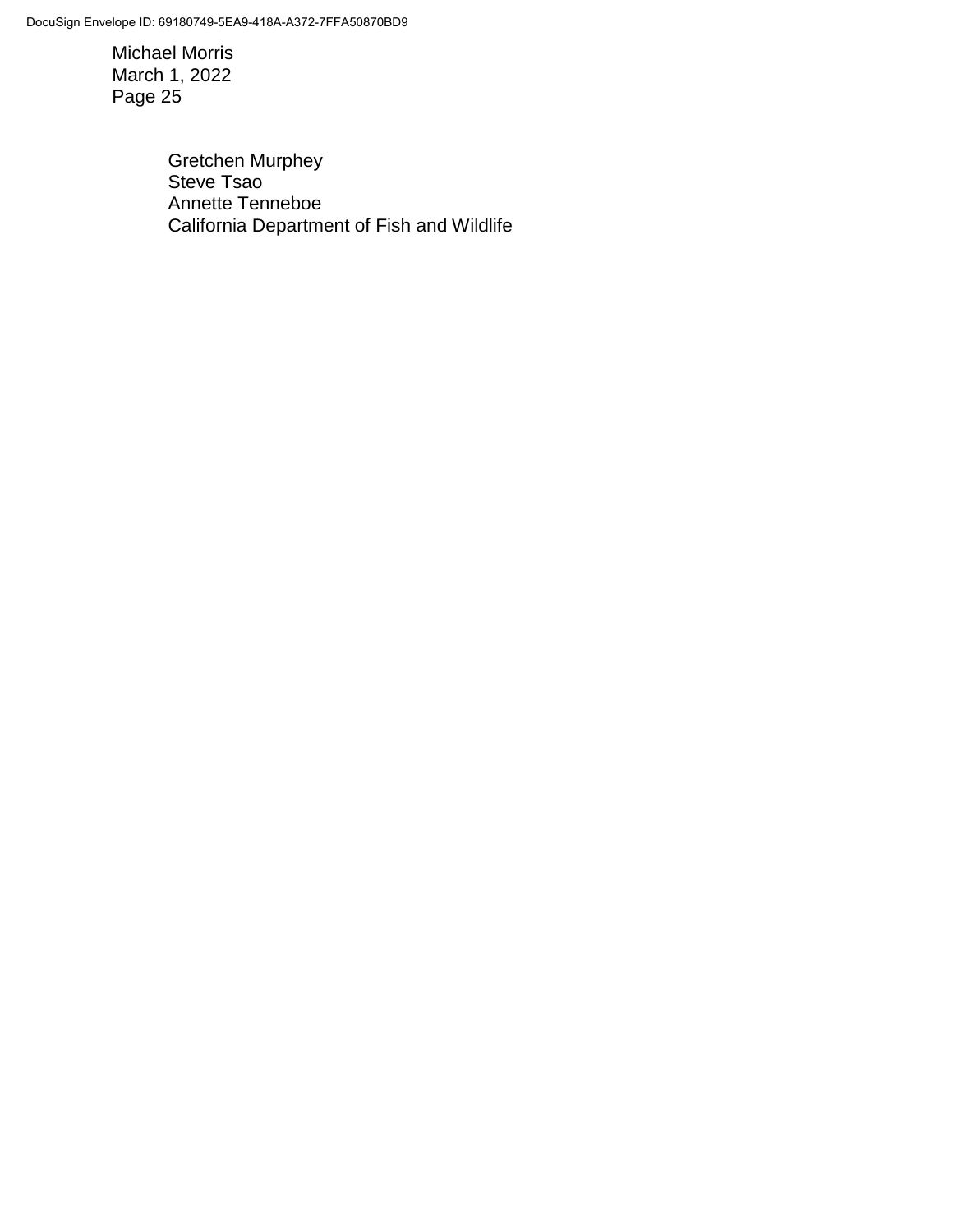## **REFERENCES**

- California Burrowing Owl Consortium (CBOC). 1993. Burrowing Owl Survey Protocol and Mitigation Guidelines. Pages 171-177 *in* Lincer, J. L. and K. Steenhof (editors). 1993. The Burrowing Owl, Its Biology and Management. Raptor Research Report Number 9.
- California Department of Fish and Game (CDFG). 1994. Staff Report Regarding Mitigation for Impacts to Swainson's Hawks (*Buteo Swainsoni*) in the Central Valley of California. California Department of Fish and Game. <https://nrm.dfg.ca.gov/FileHandler.ashx?DocumentID=83992&inline>
- CDFG. 2012. Staff Report on Burrowing Owl Mitigation. California Department of Fish and Game. March 7, 2012.
- California Department of Fish and Wildlife (CDFW). 2015a. Staff Guidance Regarding Avoidance of Impacts to Tricolored Blackbird Breeding Colonies on Agricultural Fields in 2015. March 19, 2015.
- CDFW. 2015b. California Tiger Salamander Technical Review Habitat, Impacts and Conservation. California Department of Fish and Wildlife, October 2015.
- CDFW. 2016. Five Year Status Review for Swainson's Hawk (Buteo swainsoni). California Department of Fish and Wildlife. April 11, 2016.
- CDFW. 2018. Protocols for Surveying and Evaluating Impacts to Special Status Native Plant Populations and Sensitive Natural Communities. California Department of Fish and Wildlife. March 20, 2018.
- CDFW. 2022. Biogeographic Information and Observation System (BIOS). [https://www.wildlife.ca.gov/Data/BIOS.](https://www.wildlife.ca.gov/Data/BIOS) (Accessed 23 February 2022).
- California Native Plant Society, Rare Plant Program. 2022. Rare Plant Inventory (online edition, v9-01 1.5). https://www.rareplants.cnps.org. Accessed 23 February 2022.
- Cypher, B. and N. Frost. 1999. Condition of San Joaquin kit foxes in urban and exurban habitats. Journal of Wildlife Management 63: 930–938.
- Cypher, B.L., S.E. Phillips, and P.A. Kelly. 2013. Quantity and distribution of suitable habitat for endangered San Joaquin kit foxes: conservation implications. Canid Biology & Conservation 16(7): 25-31. [http://www.canids.org/CBC/16/San\\_Joaquin\\_kit\\_fox\\_habitat\\_suitability.pdf](http://www.canids.org/CBC/16/San_Joaquin_kit_fox_habitat_suitability.pdf)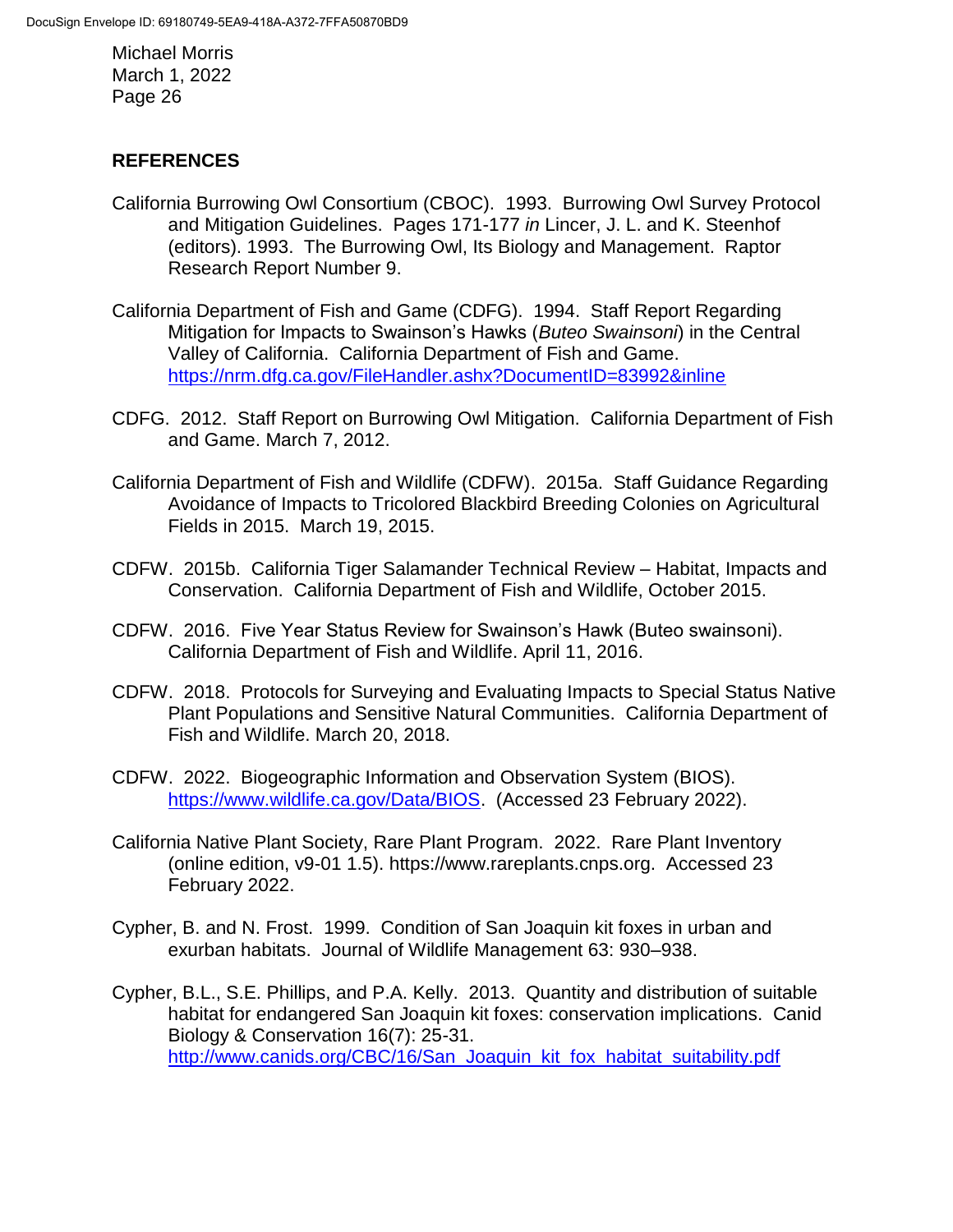- Driscoll, D.E. 2010. Protocol for Golden Eagle Occupancy, Reproduction, and Prey Population Assessment. American Eagle Research Institute, Apache Jct., AZ. 55pp.
- Edwards, C. L. 1980. A report on the distribution, population trends and habitat trends and habitat requirements of the Bell's vireo on the Lower Colorado River. Yuma District Office of the Bureau of Land Management, Arizona Fish and Game Department, Yuma, AZ, USA.
- Gervais, J. A., D. K. Rosenberg, and L. A. Comrack. 2008. Burrowing Owl (*Athene cunicularia*) *In* California Bird Species of Special Concern: A ranked assessment of species, subspecies, and distinct populations of birds of immediate conservation concern in California (W. D. Shuford and T. Gardali, editors). Studies of Western Birds 1. Western Field Ornithologists, Camarillo, California, and California Department of Fish and Game, Sacramento.
- Goulson, D. 2010. Bumblebees: behavior, ecology, and conservation. Oxford University Press, New York. 317pp.
- Grinnell, J. and A. H. Miller. 1944. The Distribution of Birds of California. Pacific Coast Avifauna 27. Cooper Ornithological Club, Berkeley, CA, USA.
- Hatfield, R., S. Jepsen, R. Thorp, L. Richardson, and S. Colla. 2015. *Bombus crotchii*. *The IUCN Red List of Threatened Species* 2015: e.T44937582A46440211. [https://dx.doi.org/10.2305/IUCN.UK.2015-2.RLTS.T44937582A46440211.en.](https://dx.doi.org/10.2305/IUCN.UK.2015-2.RLTS.T44937582A46440211.en)
- Jackman, R.E. and J.M. Jenkins. 2004. Protocol for Evaluating Bald Eagle Habitat and Populations in California. Prepared for U.S. Fish and Wildlife Service Endangered Species Division, Sacramento, CA, USA.
- Kelsey, R. 2008. Results of the tricolored blackbird 2008 census. Report submitted to U.S. Fish and Wildlife Service, Portland, OR, USA.
- Kus, B., E. Miner, and L. Karen. 1989. Use of Non-Riparian Habitats by Least Bell's Vireos. In: Abell, Dana L., Technical Coordinator. 1989. Proceedings of the California Riparian Systems Conference: protection, management, and restoration for the 1990s; 1988 September 22-24; Davis, CA. Gen. Tech. Rep. PSW-GTR-110. Berkeley, CA: Pacific Southwest Forest and Range Experiment Station, Forest Service, U.S. Department of Agriculture; p. 299-304
- Kus, B. E. and M. J. Whitfield. 2005. Parasitism, productivity, and population growth: Response of least Bell's vireos (*Vireo bellii extimus*) and Southwestern Willow Flycatchers (*Empidonax traillii extimus*) to cowbird (*Molothrus* spp.) control. Ornithological Monographs 57:16–27.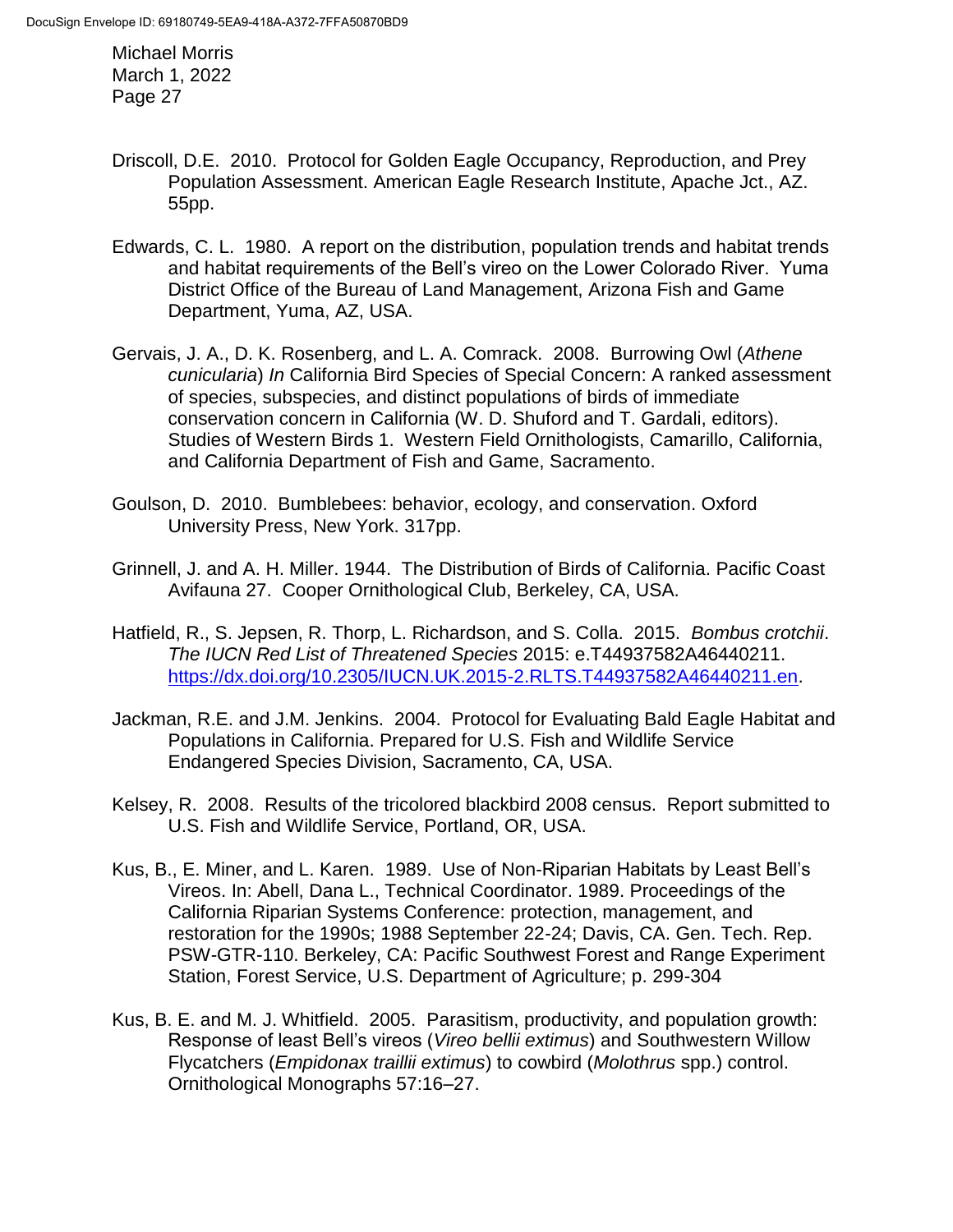- Lewis, S. E. 1994. Night roosting ecology of pallid bats (*Antrozous pallidus*) in Oregon. The American Midland Naturalist, Vol. 132, pp. 219-226.
- Meese, R. J., E. C. Beedy, and W. J. Hamilton, III. 2014. Tricolored blackbird (*Agelaius tricolor*), The Birds of North America (P. G. Rodewald, Ed.). Ithaca: Cornell Lab of Ornithology; Retrieved from the Birds of North America: [https://birdsna](https://birdsna-org.bnaproxy.birds.cornell.edu/Species-Account/bna/species/tribla)[org.bnaproxy.birds.cornell.edu/Species-Account/bna/species/tribla.](https://birdsna-org.bnaproxy.birds.cornell.edu/Species-Account/bna/species/tribla) Accessed December 15, 2017.
- Meese, R. J. 2017. Results of the 2017 Tricolored Blackbird Statewide Survey. California Department of Fish and Wildlife, Wildlife Branch, Nongame Wildlife Program Report 2017-04, Sacramento, CA. 27 pp. + appendices.
- Monson, G. 1960. The nesting season. Southwest Regional Report, Audubon Field Notes 14:469.
- National Marine Fisheries Service (NMFS). 1997. Fish Screening Citeria for Anadromous Salmonids. National Marine Fisheries Service, Southwest Region. January 1997. https://media.fisheries.noaa.gov/dammigration/southwest region 1997 fish screen design criteria.pdf.
- Orians, G. H. 1961. The ecology of blackbird (*Agelaius*) social systems. Ecological Monographs 31(3): 285–312.
- Pierson, E.D., W.E. Rainey, and C. Corben. 2006. Distribution and status of Western red bats (*Lasiurus blossevillii*) in California. Calif. Dept. Fish and Game, Habitat Conservation Planning Branch, Species Conservation and Recovery Program Report 2006-04, Sacramento, CA 45 pp.
- Shaffer, H. B., J. R. Johnson, and I. J. Wang. 2013. Conservation Genetics of California tiger salamanders. Final Report prepared for Central Valley Project Conservation Program, Bureau of Reclamation, Sacramento, California.
- Steidl, R.J., K.D. Kozie, G.J. Dodge, T. Pehovski, and E.R. Hogan. 1993. Effects of human activity on breeding behavior of golden eagles in Wrangell-St. Elias National Park and Preserve; a preliminary assessment. Copper Center, AK: National Park Service, Wrangell-St. Elias National Park Preserve.
- Swainson's Hawk Technical Advisory Committee (SWHA TAC). 2000. Recommended Timing and Methodology for Swainson's Hawk Nesting Surveys in the Central Valley of California. Swainson's Hawk Technical Advisory Committee. May 31, 2000.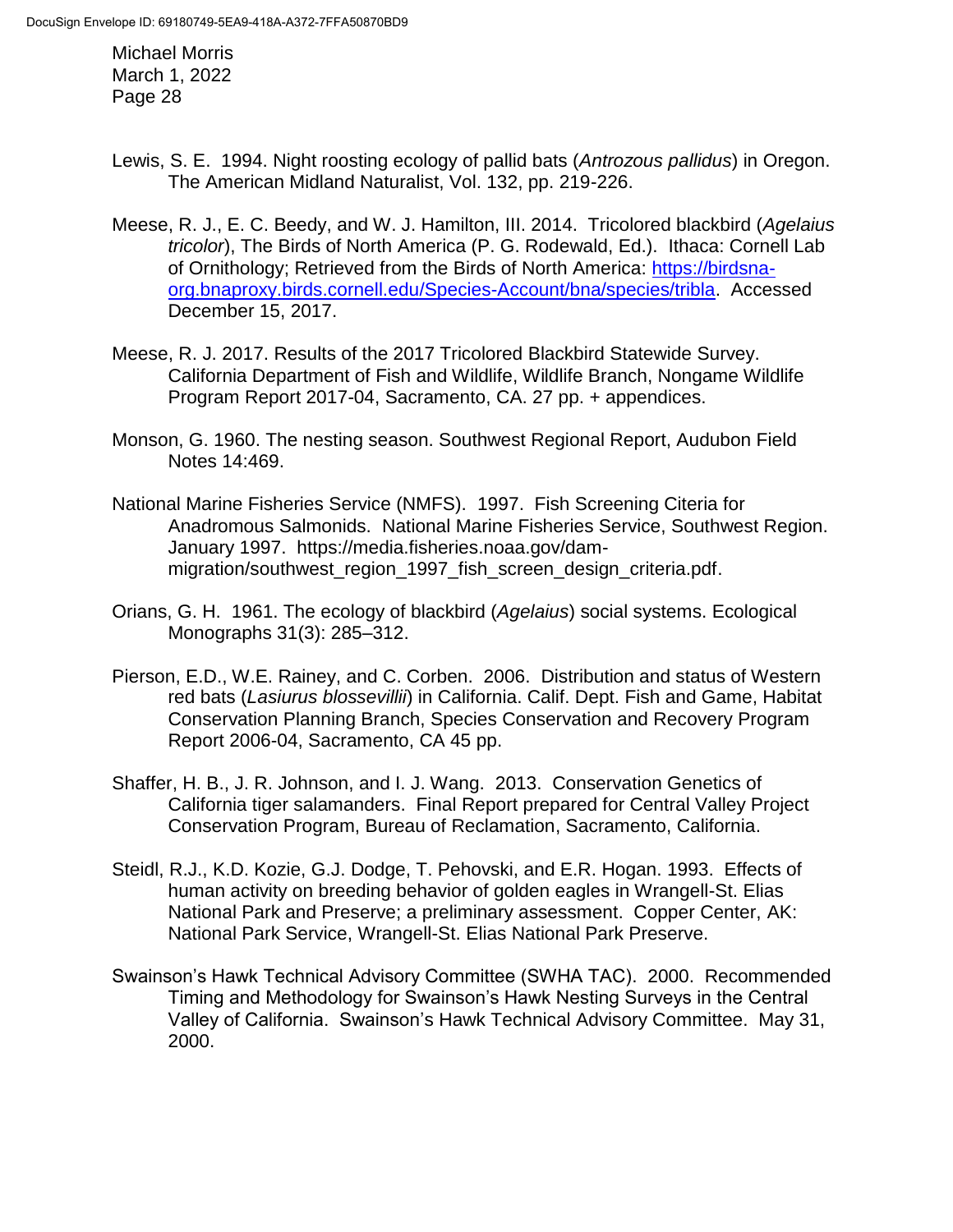- Thomson, R. C., A. N. Wright, and H. B. Shaffer. 2016. California Amphibian and Reptile Species of Special Concern. California Department of Fish and Wildlife and University of California Press: 84-92.
- University of California, Davis (UC Davis). 2021. Tricolored blackbird portal. [https://tricolor.ice.ucdavis.edu/.](https://tricolor.ice.ucdavis.edu/)
- United States Fish and Wildlife Service (USFWS). 2001. Least Bell's Vireo Survey Guidelines. [https://www.fws.gov/pacific/ecoservices/endangered/recovery/documents/LBVire](https://www.fws.gov/pacific/ecoservices/endangered/recovery/documents/LBVireo.2001.protocol.pdf) [o.2001.protocol.pdf.](https://www.fws.gov/pacific/ecoservices/endangered/recovery/documents/LBVireo.2001.protocol.pdf)
- USFWS. 2003. Interim Guidance on Site Assessment and Field Surveys for Determining Presence or a Negative Finding of the California Tiger Salamander, October 2003.
- [USFWS.](http://www.fws.gov/southwest/es/oklahoma/documents/te_species/wind%20power/usfws_interim_goea_monitoring_protocol_10march2010.pdf) 2005. Revised Guidance on Site Assessment and Field Surveys for the California Red-legged Frog. March 2005. 26 pp.
- USFWS. 2006. Least Bell's vireo 5-year review: summary and evaluation. USFWS, Carlsbad, CA, USA.
- USFWS. 2011. Standard Recommendations for the Protection of the San Joaquin Kit Fox Prior to or During Ground Disturbance. United States Fish and Wildlife Service. January 2011.
- USFWS. 2017a. Recovery Plan for the Central California Distinct Population Segment of the California Tiger Salamander (*Ambystoma californiense*). U. S. Fish and Wildlife Service, Region 8, Sacramento, California. June 2017.
- USFWS. 2017b. Species Account for California Red-legged frog. March 2017. 1 pp.
- Weintraub, K., T. L. George, and S. J. Dinsmore. 2016. Nest survival of tricolored blackbirds in California's Central Valley. Condor 118(4): 850–861.
- Williams, D. F. 1986. Mammalian species of special concern in California. Calif. Dept. Fish and Game, Sacramento. Admin. Rep. 86-1. 112pp.
- Williams, P. H., R. W. Thorp, L. L. Richardson, and S .R. Colla. 2014. Bumble bees of North America: An Identification guide. Princeton University Press, Princeton, New Jersey. 208pp.
- Xerces Society for Invertebrate Conservation, Defenders of Wildlife, and Center for Food Safety. 2018. A petition to the State of California Fish and Game Commission to list the Crotch bumble bee (*Bombus crotchii*), Franklin's bumble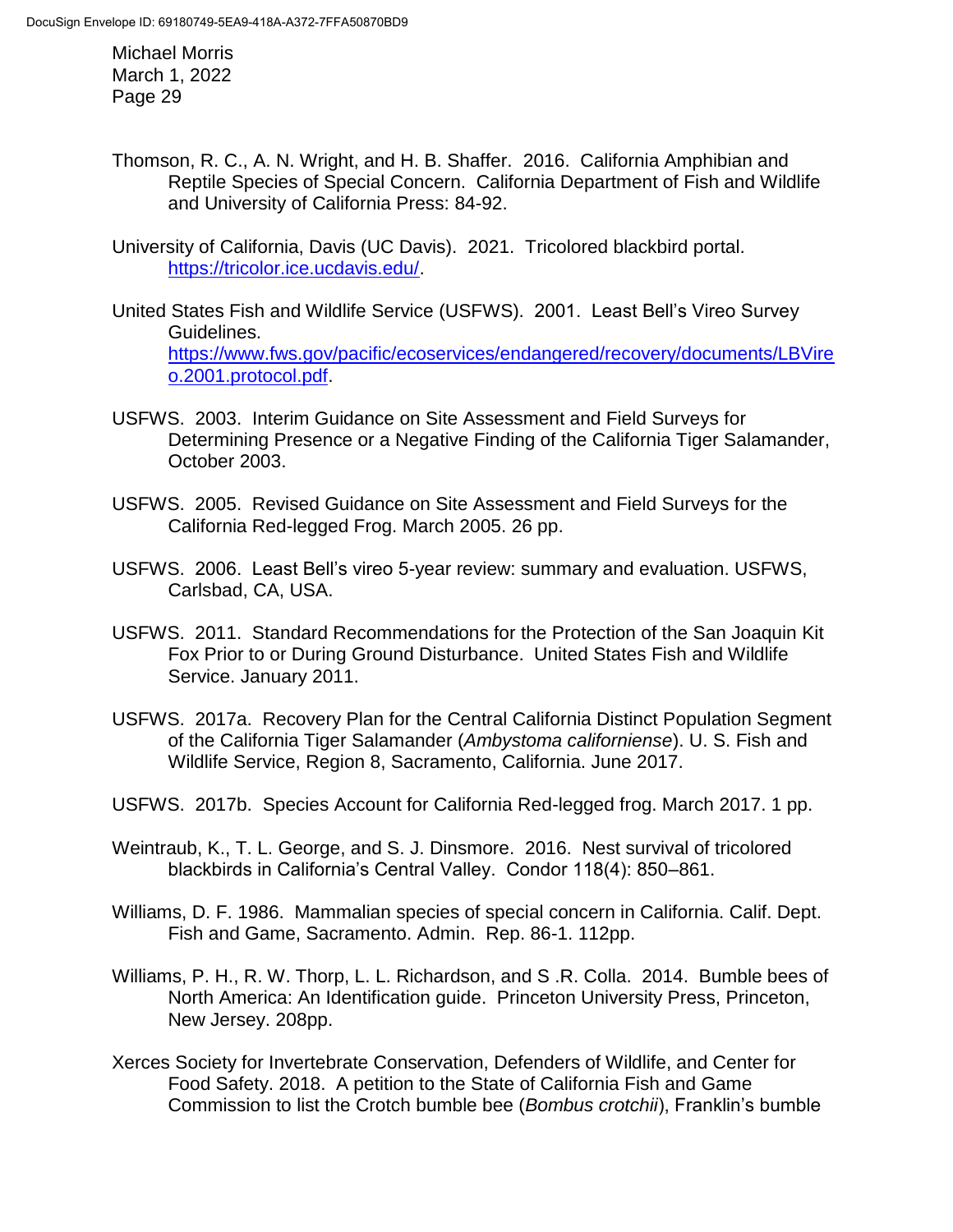> bee (*Bombus franklini*), Suckley cuckoo bumble bee (*Bombus suckleyi*), and western bumble bee (*Bombus occidentalis occidentalis*) as Endangered under the California Endangered Species Act. October 2018.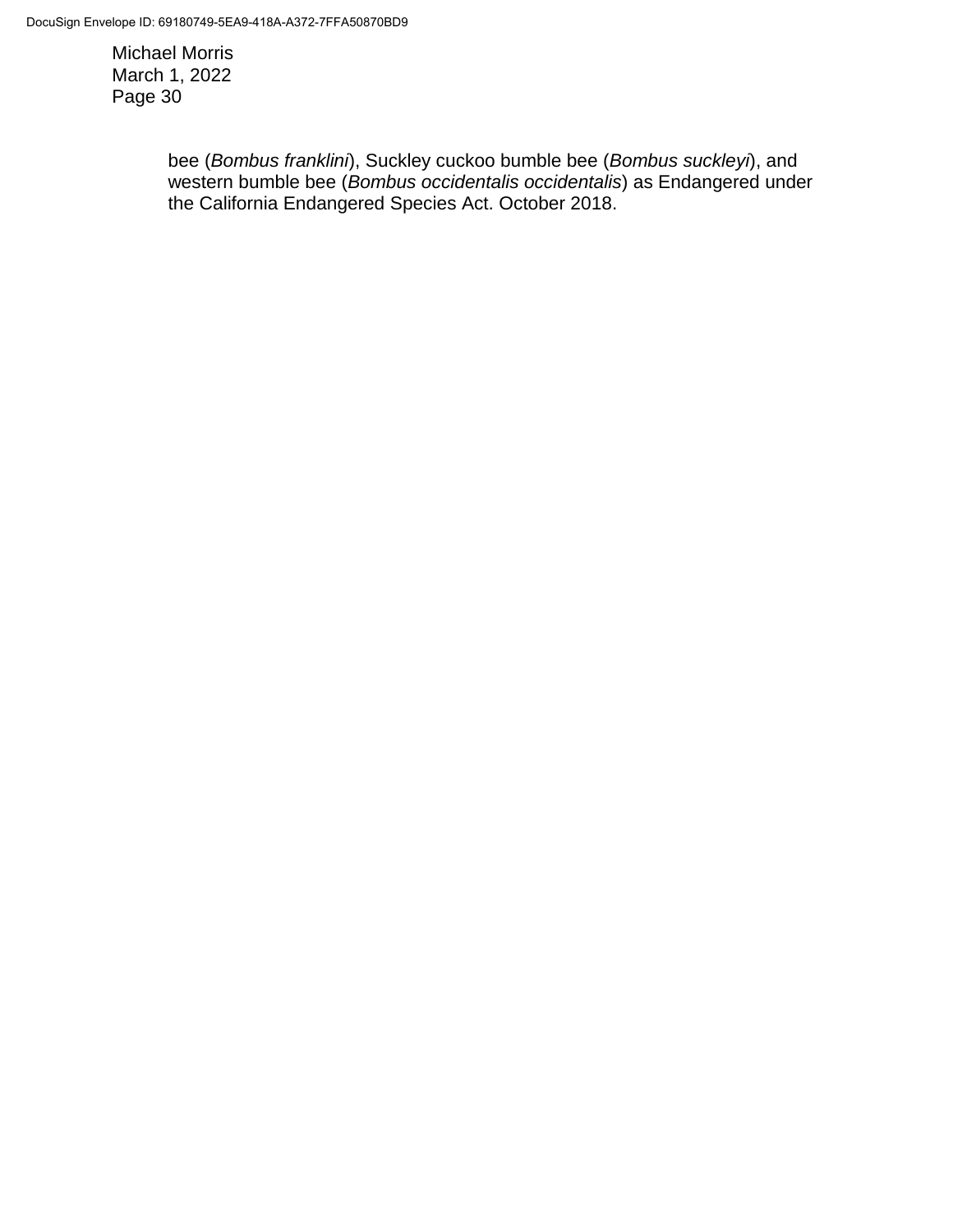# **Attachment 1**

#### **CALIFORNIA DEPARTMENT OF FISH AND WILDLIFE RECOMMENDED MITIGATION MONITORING AND REPORTING PROGRAM (MMRP)**

## **PROJECT: Merced River Agricultural Diversion and Fish Enhancement Project**

#### **STATE CLEARINGHOUSE NO.: 2022010622**

| <b>RECOMMENDED MITIGATION</b><br><b>MEASURES</b>                            | <b>STATUS/DATE/INITIALS</b> |  |  |  |
|-----------------------------------------------------------------------------|-----------------------------|--|--|--|
| <b>Before Project Activity</b>                                              |                             |  |  |  |
| <b>Recommended Mitigation Measure 1:</b>                                    |                             |  |  |  |
| <b>SJKF Habitat Assessment</b>                                              |                             |  |  |  |
| <b>Recommended Mitigation Measure 2:</b>                                    |                             |  |  |  |
| <b>SJKF Surveys and Minimization</b>                                        |                             |  |  |  |
| <b>Recommended Mitigation Measure 3:</b>                                    |                             |  |  |  |
| <b>SJKF Take Authorization</b>                                              |                             |  |  |  |
| <b>Recommended Mitigation Measure 4:</b>                                    |                             |  |  |  |
| <b>LBV Habitat Assessment</b>                                               |                             |  |  |  |
| <b>Recommended Mitigation Measure 5:</b><br><b>Focused LBV Surveys</b>      |                             |  |  |  |
| <b>Recommended Mitigation Measure 6:</b>                                    |                             |  |  |  |
| <b>LBV Buffers</b>                                                          |                             |  |  |  |
| <b>Recommended Mitigation Measure 7:</b>                                    |                             |  |  |  |
| <b>LBV Nest Avoidance and Habitat</b>                                       |                             |  |  |  |
| <b>Mitigation</b>                                                           |                             |  |  |  |
| <b>Recommended Mitigation Measure 8:</b>                                    |                             |  |  |  |
| <b>LBV Take Authorization</b>                                               |                             |  |  |  |
| <b>Recommended Mitigation Measure 9:</b>                                    |                             |  |  |  |
| <b>Focused SWHA and WTKI Surveys</b>                                        |                             |  |  |  |
| <b>Recommended Mitigation Measure 10:</b><br><b>SWHA and WTKI Avoidance</b> |                             |  |  |  |
| <b>Recommended Mitigation Measure 11:</b>                                   |                             |  |  |  |
| <b>SWHA Take Authorization</b>                                              |                             |  |  |  |
| <b>Recommended Mitigation Measure 12:</b>                                   |                             |  |  |  |
| <b>SWHA Nest Tree Avoidance and</b>                                         |                             |  |  |  |
| <b>Mitigation</b>                                                           |                             |  |  |  |
| <b>Recommended Mitigation Measure 13:</b>                                   |                             |  |  |  |
| <b>TRBL Surveys</b>                                                         |                             |  |  |  |
| <b>Recommended Mitigation Measure 14:</b><br><b>TRBL Colony Avoidance</b>   |                             |  |  |  |
| <b>Recommended Mitigation Measure 15:</b>                                   |                             |  |  |  |
| <b>TRBL Take Authorization</b>                                              |                             |  |  |  |
| <b>Recommended Mitigation Measure 16:</b>                                   |                             |  |  |  |
| <b>Focused Surveys for Nesting Eagles</b>                                   |                             |  |  |  |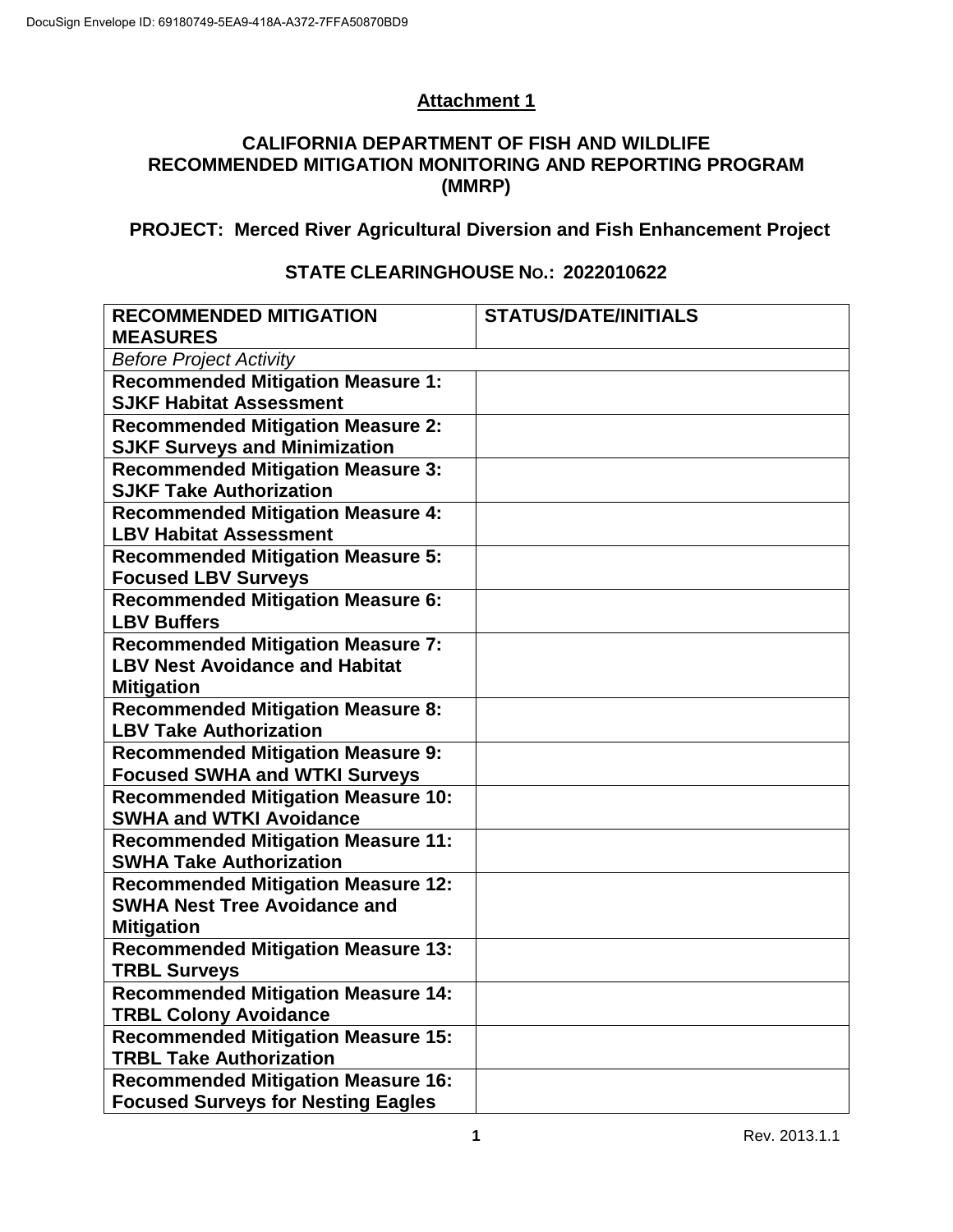| <b>RECOMMENDED MITIGATION</b><br><b>MEASURES</b>                                       | <b>STATUS/DATE/INITIALS</b> |
|----------------------------------------------------------------------------------------|-----------------------------|
| <b>Recommended Mitigation Measure 17:</b><br><b>Eagle Avoidance</b>                    |                             |
| <b>Recommended Mitigation Measure 18:</b>                                              |                             |
| <b>CTS Habitat Assessment</b>                                                          |                             |
| <b>Recommended Mitigation Measure 19:</b>                                              |                             |
| <b>Focused CTS Surveys</b>                                                             |                             |
| <b>Recommended Mitigation Measure 20:</b>                                              |                             |
| <b>CTS Avoidance</b>                                                                   |                             |
| <b>Recommended Mitigation Measure 21:</b>                                              |                             |
| <b>CTS Take Authorization</b>                                                          |                             |
| <b>Recommended Mitigation Measure 22:</b>                                              |                             |
| <b>FYLF Surveys.</b>                                                                   |                             |
| <b>Recommended Mitigation Measure 23:</b><br><b>FYLT Avoidance</b>                     |                             |
| <b>Recommended Mitigation Measure 24:</b>                                              |                             |
| <b>FYLF Take Authorization</b>                                                         |                             |
| <b>Recommended Mitigation Measure 25:</b>                                              |                             |
| <b>Special-Status Plant Surveys</b>                                                    |                             |
| <b>Recommended Mitigation Measure 26:</b>                                              |                             |
| <b>Special-Status Plant Avoidance</b>                                                  |                             |
| <b>Recommended Mitigation Measure 27:</b>                                              |                             |
| <b>Listed Plant Species Take Authorization</b>                                         |                             |
| <b>Recommended Mitigation Measure 28:</b>                                              |                             |
| <b>BUOW Habitat Assessment</b>                                                         |                             |
| <b>Recommended Mitigation Measure 29:</b>                                              |                             |
| <b>BUOW Surveys</b>                                                                    |                             |
| <b>Recommended Mitigation Measure 30:</b>                                              |                             |
| <b>BUOW Avoidance</b>                                                                  |                             |
| <b>Recommended Mitigation Measure 31:</b>                                              |                             |
| <b>BUOW Eviction and Mitigation</b>                                                    |                             |
| <b>Recommended Mitigation Measure 32:</b>                                              |                             |
| <b>Bat Roost Habitat Assessment</b>                                                    |                             |
| <b>Recommended Mitigation Measure 33:</b>                                              |                             |
| <b>Bat Surveys</b>                                                                     |                             |
| <b>Recommended Mitigation Measure 34:</b><br><b>Bat Roost Disturbance Minimization</b> |                             |
| and Avoidance                                                                          |                             |
| <b>Recommended Mitigation Measure 35:</b>                                              |                             |
| <b>WPT Surveys</b>                                                                     |                             |
| <b>Recommended Mitigation Measure 36:</b>                                              |                             |
| <b>WPT Avoidance and Minimization</b>                                                  |                             |
| <b>Recommended Mitigation Measure 37:</b>                                              |                             |
| <b>CBB Surveys and Avoidance</b>                                                       |                             |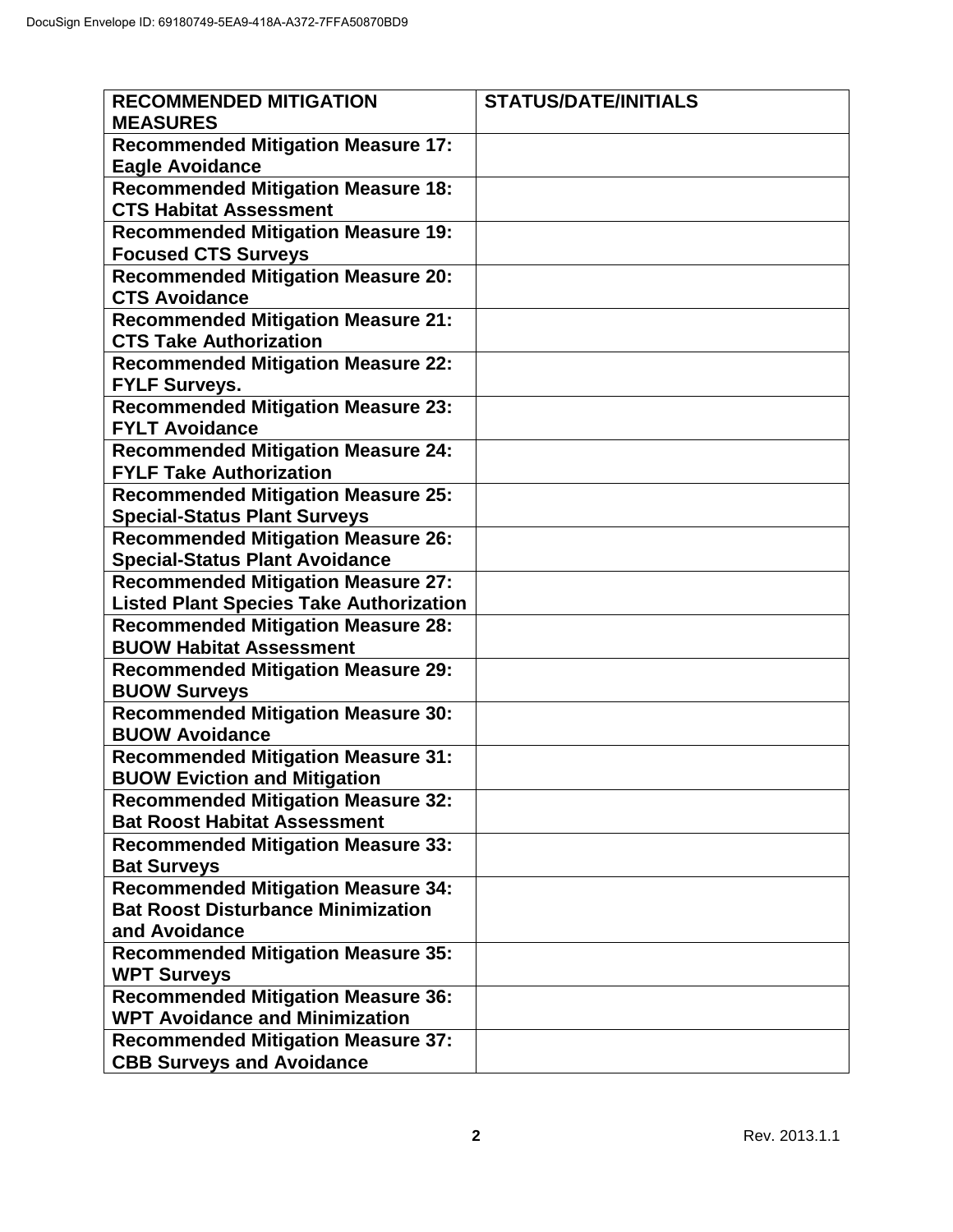| <b>RECOMMENDED MITIGATION</b>                                                     | <b>STATUS/DATE/INITIALS</b> |
|-----------------------------------------------------------------------------------|-----------------------------|
| <b>MEASURES</b>                                                                   |                             |
| <b>Recommended Mitigation Measure 38:</b>                                         |                             |
| <b>Habitat Assessment - American</b>                                              |                             |
| badger, Merced kangaroo rat, San<br>Joaquin pocket mouse, and western             |                             |
| spadefoot.                                                                        |                             |
| <b>Recommended Mitigation Measure 39:</b>                                         |                             |
| Surveys - American badger, Merced                                                 |                             |
| kangaroo rat, San Joaquin pocket                                                  |                             |
| mouse, and western spadefoot.                                                     |                             |
| <b>Recommended Mitigation Measure 40:</b><br>Avoidance - American badger, Merced  |                             |
| kangaroo rat, San Joaquin pocket                                                  |                             |
| mouse, and western spadefoot.                                                     |                             |
| <b>Recommended Mitigation Measure 41:</b>                                         |                             |
| <b>Stream and Wetland Mapping</b>                                                 |                             |
| <b>Recommended Mitigation Measure 42:</b>                                         |                             |
| <b>Stream and Wetland Habitat Mitigation</b>                                      |                             |
| <b>Recommended Mitigation Measure 43:</b>                                         |                             |
| <b>Aquatic Ecosystem Monitoring and</b><br><b>Mitigation</b>                      |                             |
| <b>During Project Activity</b>                                                    |                             |
| <b>Recommended Mitigation Measure 2:</b>                                          |                             |
| <b>SJKF Surveys and Minimization</b>                                              |                             |
| <b>Recommended Mitigation Measure 6:</b>                                          |                             |
| <b>LBV Buffers</b>                                                                |                             |
| <b>Recommended Mitigation Measure 7:</b><br><b>LBV Nest Avoidance and Habitat</b> |                             |
| <b>Mitigation</b>                                                                 |                             |
| <b>Recommended Mitigation Measure 10:</b>                                         |                             |
| <b>SWHA and WTKI Avoidance</b>                                                    |                             |
| <b>Recommended Mitigation Measure 12:</b>                                         |                             |
| <b>SWHA Nest Tree Avoidance and</b>                                               |                             |
| <b>Mitigation</b><br><b>Recommended Mitigation Measure 14:</b>                    |                             |
| <b>TRBL Colony Avoidance</b>                                                      |                             |
| <b>Recommended Mitigation Measure 17:</b>                                         |                             |
| <b>Eagle Avoidance</b>                                                            |                             |
| <b>Recommended Mitigation Measure 20:</b>                                         |                             |
| <b>CTS Avoidance</b>                                                              |                             |
| <b>Recommended Mitigation Measure 23:</b><br><b>FYLF Avoidance</b>                |                             |
| <b>Recommended Mitigation Measure 26:</b>                                         |                             |
| <b>Special-Status Plant Avoidance</b>                                             |                             |
| <b>Recommended Mitigation Measure 30:</b>                                         |                             |
| <b>BUOW Avoidance</b>                                                             |                             |